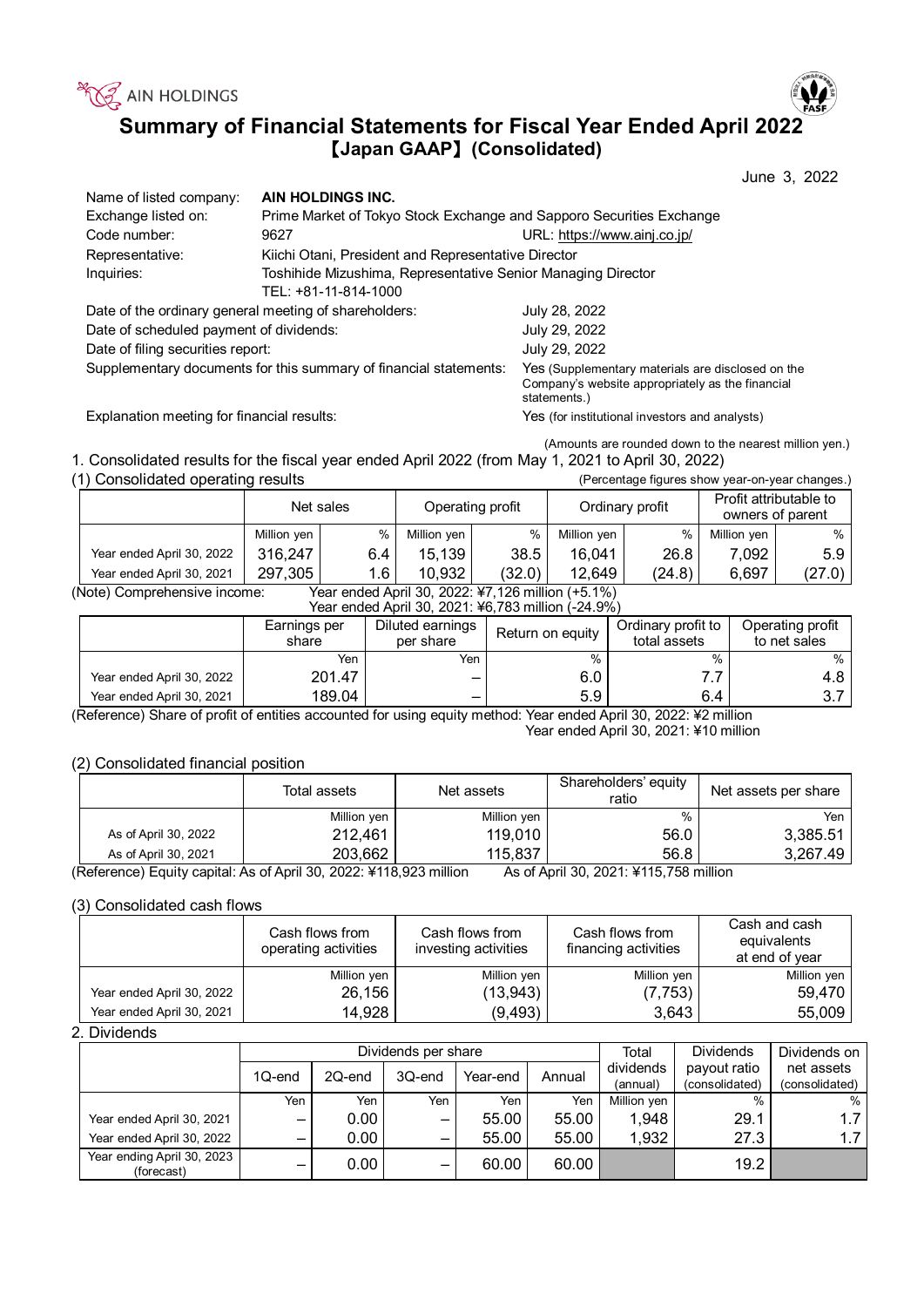3. Consolidated financial forecast for the fiscal year ending April 30, 2023 (from May 1, 2022 to April 30, 2023) (Percentage figures show year-on-year changes.)

|            | Net sales   |      | Operating profit<br>Ordinary profit |      |             | Net income | Earnings<br>per share |      |        |
|------------|-------------|------|-------------------------------------|------|-------------|------------|-----------------------|------|--------|
|            | Million yen | $\%$ | Million yen                         | %    | Million yen | %          | Million yen           | %    | Yen    |
| First half | 172.833     | 13.0 | 8.485                               | 46.9 | 8,732       | 42.5       | 4.497                 | 34.7 | 128.02 |
| Full vear  | 363.000     | 14.8 | 20,000                              | 32.1 | 20.500      | 27.8       | 11.000                | 55.1 | 313.15 |

\* Notes

(1) Major changes in subsidiaries during the fiscal year (changes in specified subsidiaries resulting in change in scope of consolidation): No

Newly consolidated: – Excluded: –

(2) Changes in accounting principles, changes in accounting estimates, and restatement of revisions

- 1) Changes in accounting principles as a result of revisions to accounting standards, etc.: Yes
- 2) Changes in accounting principles other than 1): No
- 3) Changes in accounting estimates: No
- 4) Restatement of revisions: No

### (3) Number of outstanding shares (common stock):

| 1) Number of outstanding<br>shares (including treasury As of April 30, 2022<br>stock): |                                     | 35,428,212 shares As of April 30, 2021                |                                     | 35,428,212 shares |
|----------------------------------------------------------------------------------------|-------------------------------------|-------------------------------------------------------|-------------------------------------|-------------------|
| 2) Number of shares held in<br>treasury:                                               | As of April 30, 2022                |                                                       | 300,911 shares As of April 30, 2021 | shares<br>891     |
| 3) Average number of<br>shares outstanding:                                            | Fiscal year ended<br>April 30, 2022 | 35,202,302 shares Fiscal year ended<br>April 30, 2021 |                                     | 35,427,408 shares |

\*This Summary of Financial Statements is outside the scope of audit procedures.

\*Statement regarding the proper use of financial forecasts and other special remarks

(Caution concerning forward-looking statements)

The above forecasts are calculated based on the information available as of the publication date of this material, and actual financial results may vary due to change in future economic conditions and others.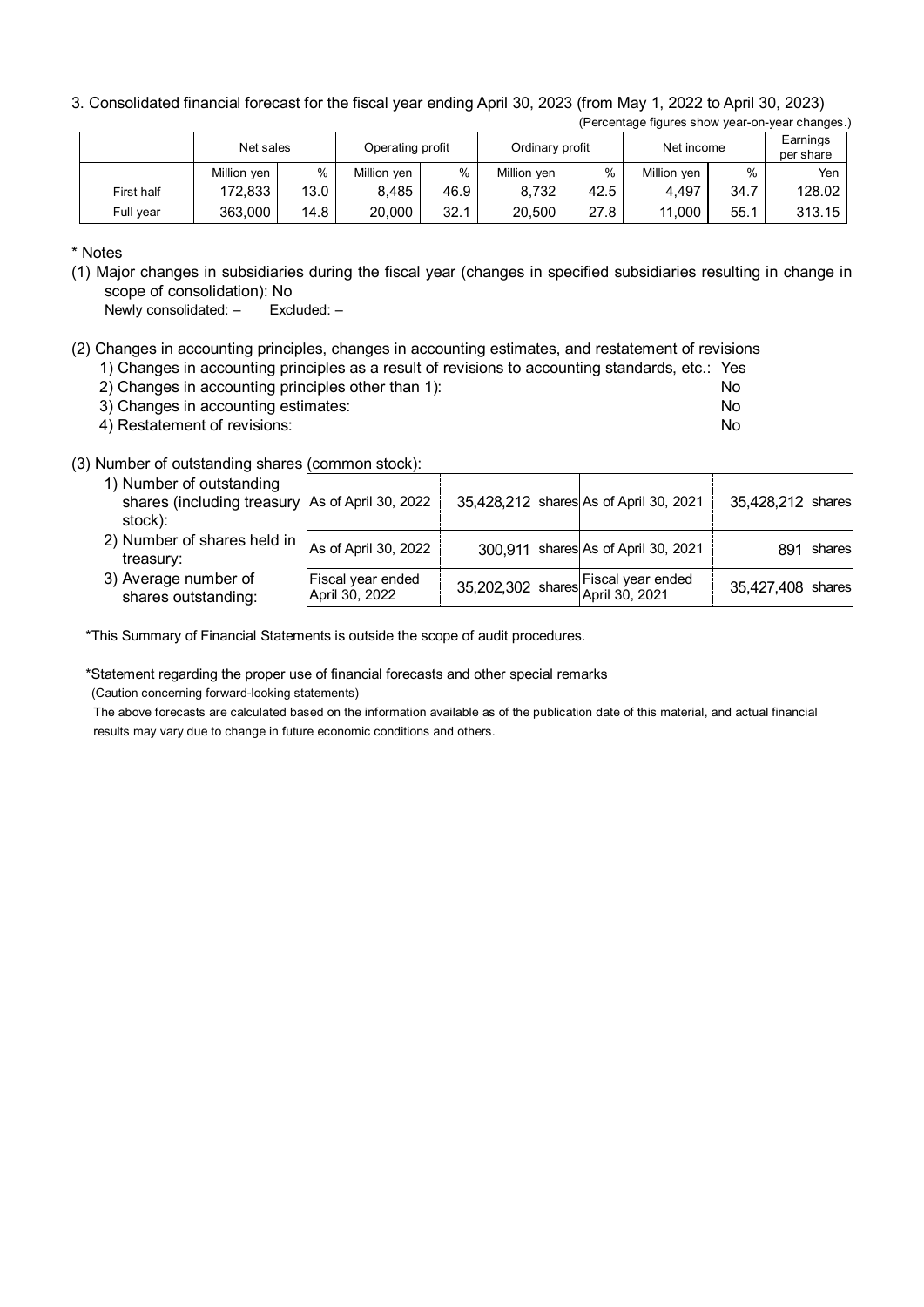| <b>Contents of Attachment</b> |  |
|-------------------------------|--|
|                               |  |
|                               |  |
|                               |  |
|                               |  |
|                               |  |
|                               |  |
|                               |  |
|                               |  |
|                               |  |
|                               |  |
|                               |  |
|                               |  |
|                               |  |
|                               |  |
|                               |  |
|                               |  |
|                               |  |
|                               |  |
|                               |  |
|                               |  |
|                               |  |
|                               |  |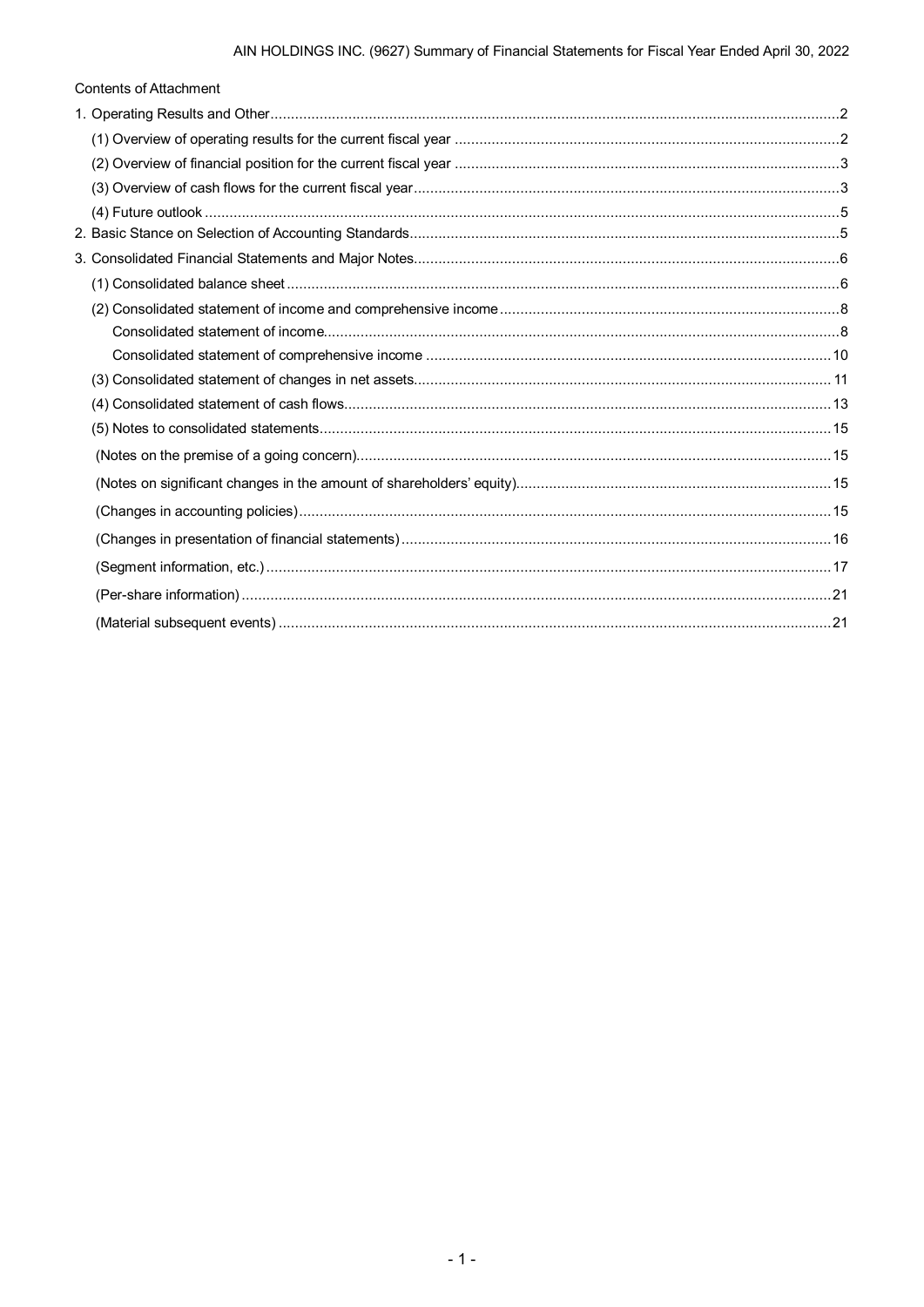## <span id="page-3-0"></span>**1. Operating Results and Other**

### <span id="page-3-1"></span>**(1) Overview of operating results for the current fiscal year**

During the current fiscal year (May 1, 2021 to April 30, 2022), the Japanese economy continued to face challenging conditions due to the COVID-19 pandemic. Although there were signs of a pickup in consumer spending, the outlook remained uncertain.

In this economic environment, the AIN HOLDINGS Group (the Group) rigorously implemented measures to prevent the spread of COVID-19 and worked to provide healthcare and retail services, in line with its mission to "contribute to local healthcare" and "provide beauty and happiness" – two of the Group's materiality issues. To help solve various social issues through its business activities, AIN HOLDINGS aims to be a company that "people welcome to their communities."

In March 2022, the Group received certification as an Outstanding Health and Productivity Management Organization for 2022 (large enterprise category) under a program run jointly by the Ministry of Economy, Trade and Industry (METI) and Nippon Kenko Kaigi that recognizes leading companies in health and productivity management. To "ensure a sound management base," one of its other materiality issues, the Group is working to improve the health of employees to reduce the staff turnover rate and lift productivity by harnessing the performance of every employee.

Recognizing the importance of creating a sustainable society amid the growing impact of climate change, the Group is tackling another materiality issue, "protect the environment and reduce environmental impact." In April 2022, the Group endorsed the recommendations of the TCFD\* to improve information disclosure for all stakeholders. The Group also joined the TCFD Consortium, a group of domestic companies, financial institutions and other bodies that have endorsed and are working to implement the TCFD recommendations. Going forward, the Group will disclose appropriate information using the TCFD recommendations and explore the best approach for dialogue with stakeholders, aiming to increase corporate value while building mutual trust with stakeholders.

Through businesses that support human health and beauty, the Group will work to realize sustainability management in order to generate sustainable growth and create social, environmental and economic value.

For the fiscal year under review, net sales rose 6.4% year on year to ¥316,247 million, operating profit increased 38.5% to ¥15,139 million, ordinary profit increased 26.8% to ¥16,041 million and profit attributable to owners of parent increased 5.9% year on year to ¥7,092 million.

\*Task Force on Climate-Related Financial Disclosures, established by the Financial Stability Board (FSB) at the request of the G20 finance ministers and central bank governors. The task force published its recommendations in its final report in 2017.

#### (Dispensing pharmacy business)

In February 2022, the Group launched its official Ain Group dispensing pharmacy app, "Anytime AIN Pharmacy." With the app, users can video call or message primary care pharmacists for advice and access online pharmaceutical treatment guidance services (bookings, medication usage advice via video calls, pharmaceutical deliveries, credit card payments). By providing services to meet the increasingly diverse needs of patient, such as by responding to the start of the repeat prescription in April, the easing of regulations on online pharmaceutical treatment guidance, and the expected start of digital prescriptions, we aim to create an environment that allows every patient to easily access pharmaceutical treatments in their local community.

In business development, the Group is targeting further business expansion through a strategy of actively opening large pharmacies and using M&A deals that emphasize investment returns, while also improving pharmacy operating efficiency.

The business continues to be impacted by the COVID-19 pandemic, but sales and profits both increased year on year, supported by a recovery in the number of prescriptions and steady growth in sales at dispensing pharmacies opened in the previous fiscal year.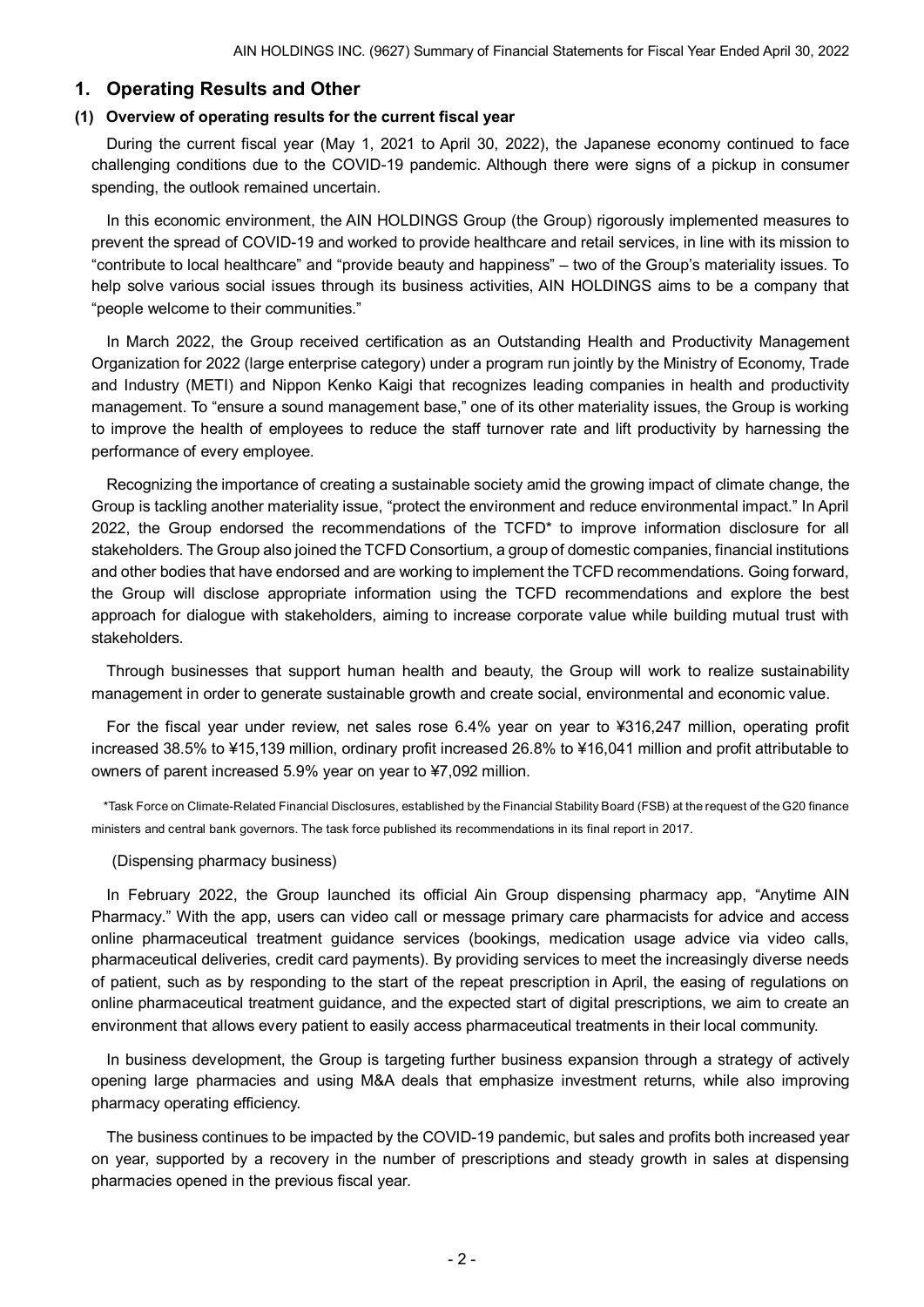As a result, for the fiscal year under review, the dispensing pharmacy business reported sales of ¥283,111 million, up 7.6% year on year, and segment income of ¥25,082 million, up 19.7%.

During the fiscal year, the Group opened a total of 49 dispensing pharmacies, including those acquired through M&A deals, and closed 10 dispensing pharmacies and sold 5, resulting in a total of 1,099.

(Cosmetic and drug store business)

The cosmetic and drug store business continued to face a challenging market environment due to the impact of the COVID-19 pandemic. The Group continued to create appealing retail displays by strengthening product lineups. Also, the Group pushed ahead with store openings in locations with good prospects for profitability and optimized costs.

The business opened its third store in the Fukuoka area in March 2022, AINZ & TULPE FUKUOKA TENJIN-NISHI DORI, and its fourth store in the same area the following month, AINZ & TULPE LaLaport FUKUOKA. The AINZ & TULPE FUKUOKA TENJIN-NISHI DORI store is steadily becoming the flagship store in the area, helping to raise the visibility of the AINZ & TULPE brand in Fukuoka.

However, the cosmetic and drug store business reported sales of ¥20,558 million, up 5.9% year on year, and a segment loss of ¥1,764 million, compared with a segment loss of ¥1,999 million in the previous fiscal year, which included an ongoing impact from the COVID-19 pandemic.

During the same period, the Group opened 12 AINZ & TULPE stores and closed three stores, resulting in a total of 78 cosmetic and drug stores at the end of the fiscal year.

(Other businesses)

Net sales from other businesses declined 14.9% year on year to ¥12,677 million and the segment loss narrowed to ¥146 million from ¥721 million in the previous fiscal year, mainly reflecting efficiency improvements in store operations at retail stores acquired in March 2020.

#### <span id="page-4-0"></span>**(2) Overview of financial position for the current fiscal year**

The balance of total assets at the end of the fiscal year increased ¥8,798 million from the end of the previous fiscal year to ¥212,461 million. This mainly reflected declines for notes and accounts receivable - trade and for goodwill, outweighed by increases for cash and deposits and for leasehold and guarantee deposits.

The balance of liabilities at the end of the fiscal year under review increased by ¥5,625 million to ¥93,450 million.

The balance of short- term and long-term debts decreased by ¥3,508 million to ¥8,458 million.

Total net assets increased by ¥3,173 million to ¥119,010 million and the shareholders' equity ratio decreased 0.8 percentage points to 56.0%.

#### <span id="page-4-1"></span>**(3) Overview of cash flows for the current fiscal year**

In the fiscal year under review, cash on hand and in banks ("cash") increased ¥4,460 million year on year to ¥59,470 million.

Cash flows from each category and their relevant factors are as follows.

(Cash flows from operating activities)

Net cash provided by operating activities was ¥26,156 million, compared with net cash provided of ¥14,928 million in the previous fiscal year.

The main items that were positive for cash flow were income before income taxes of ¥13,125 million, as well as depreciation and amortization of ¥4,792 million and amortization of goodwill of ¥4,133 million related to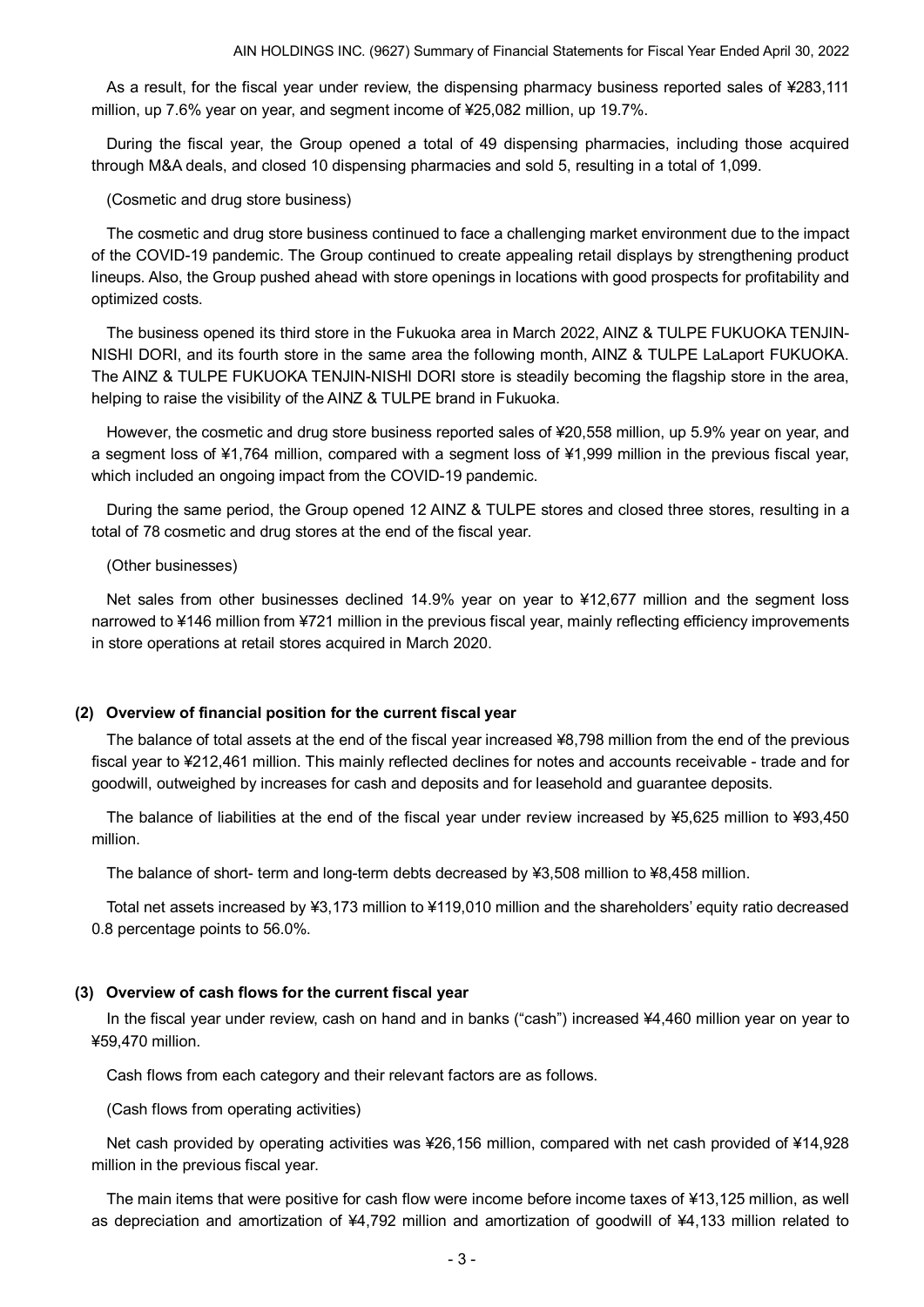business expansion through new store openings and M&A.

The main item negative for cash flow was income taxes paid of ¥4,396 million.

(Cash flows from investing activities)

Net cash used in investing activities was ¥13,943 million, compared with net cash used of ¥9,493 million in the previous fiscal year.

This mainly reflected payments of ¥2,322 million for purchases of shares in subsidiaries resulting in change in scope of consolidation related to shares acquired in four companies through M&A deals, ¥5,880 million for purchases of property, plant and equipment related to the opening of new cosmetic and drug stores and dispensing pharmacies, ¥3,842 million for payments of leasehold and guarantee deposits and ¥3,186 million for increase in investments and other assets.

(Cash flows from financing activities)

Net cash used in financing activities was ¥7,753 million, compared with net cash provided in ¥3,643 million in the previous fiscal year.

The main items were net repayment of ¥3,548 million from short-term and long-term debt repayment and proceeds, ¥2,015 million of purchase of treasury shares, and ¥1,948 million for cash dividends paid.

Changes in the Group's cash flow indicators are shown below.

|                                        | Year ended April<br>30, 2019 | Year ended April<br>30, 2020 | Year ended April<br>30, 2021 | Year ended April<br>30, 2022 |
|----------------------------------------|------------------------------|------------------------------|------------------------------|------------------------------|
| Shareholders' equity ratio (%)         | 54.9                         | 57.3                         | 56.8                         | 56.0                         |
| Equity ratio based on market value (%) | 165.7                        | 110.4                        | 105.6                        | 96.6                         |
| Debt redemption term (years)           | 0.8                          | 0.4                          | 0.8                          | 0.3                          |
| Interest coverage ratio (times)        | 117.8                        | 276.8                        | 334.7                        | 671.8                        |

Notes: Shareholders' equity ratio = Equity capital / total assets

Equity ratio based on market value = market capitalization / total assets

Debt redemption term = interest-bearing debt / operating cash flows

Interest coverage ratio = operating cash flows / interest paid

\*All indicators are calculated based on consolidated financial data.

\*Interest-bearing debt includes all liabilities recorded on the balance sheet on which interest is being paid.

\*Operating cash flows and interest paid are calculated using the cash flows from operating activities and the interest paid on the consolidated statements of cash flows.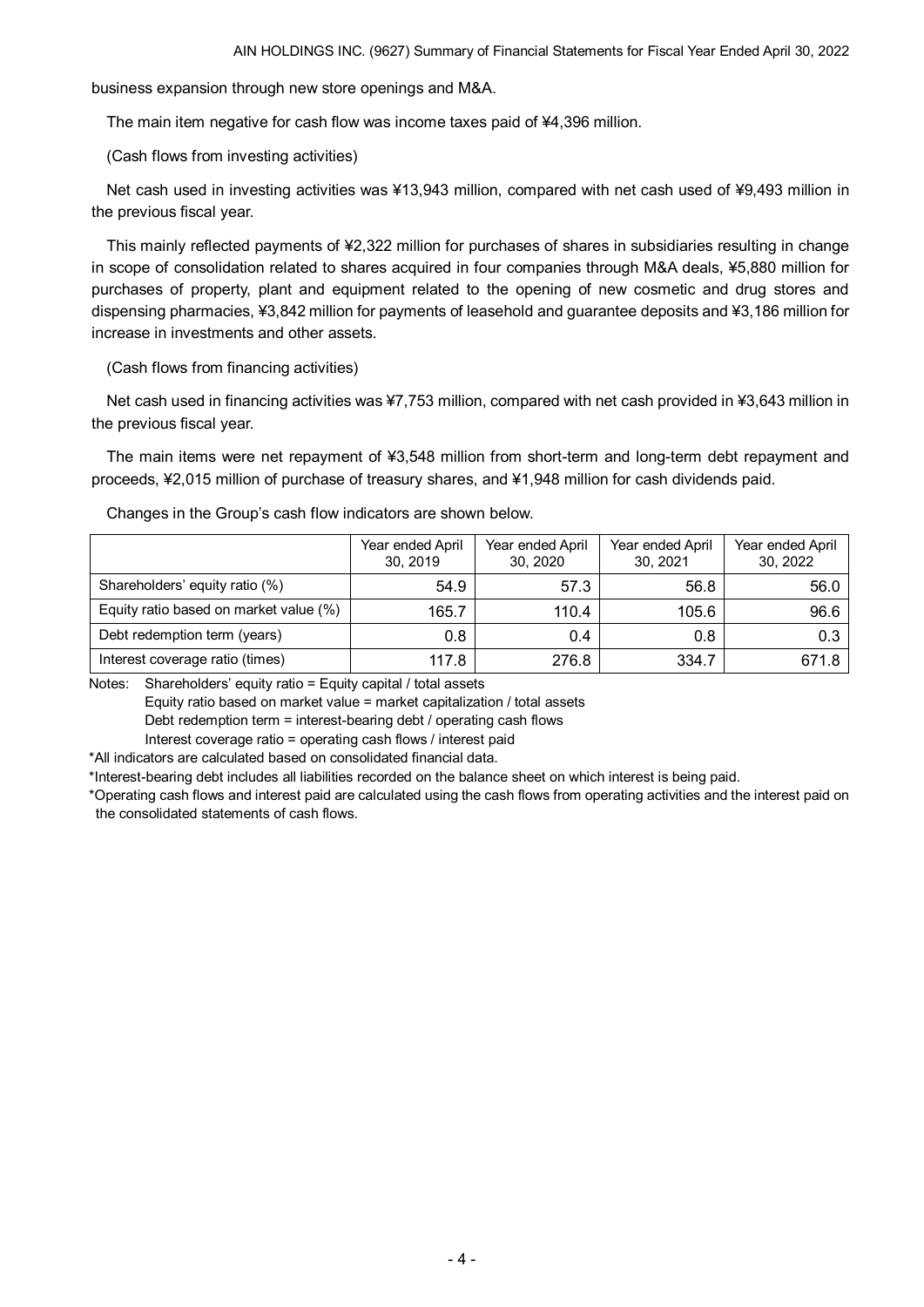## <span id="page-6-0"></span>**(4) Future outlook**

For the fiscal year ending April 30, 2023, we forecast net sales of ¥363,000 million (up 14.8% year on year), ordinary profit of ¥20,500 million (up 27.8%) and profit attributable to owners of parent of ¥11,000 million (up 55.1%).

In the dispensing pharmacy business, Pharmacy Holdings Co. Ltd. which operates a chain of around 100 dispensing pharmacies, became a subsidiary in 2022. With the acquisition of Pharmacy Holdings, which has a corporate philosophy of "providing support for health in the community to help more people lead healthier lives," we will combine our mutual expertise to enhance patient services, increasing the Group's corporate value as a key part of community healthcare provision throughout Japan.

In the cosmetic and drug store business, we will continue to create attractive retail displays by strengthening product lineups, improve the appeal of AINZ & TULPE stores, overhaul store opening strategies for each area to ensure stores are opened in locations with good prospects for profitability, and optimize costs. We will also continue to develop the business into a second key source of earnings after the dispensing pharmacy business.

In the fiscal year ending April 30, 2023, we anticipate a continued impact on earnings from the COVID-19 pandemic. However, at this stage, there are no clear indications of when the pandemic will be contained. If conditions change dramatically, the Group will revise its forecasts as necessary and disclose them in a timely manner.

## <span id="page-6-1"></span>**2. Basic Stance on Selection of Accounting Standards**

The Group has adopted Japanese accounting standards in order to facilitate comparison with other domestic companies in the same sector. The Group plans to appropriately address the adoption of International Financial Reporting Standards (IFRS) while taking into account trends in Japan and overseas.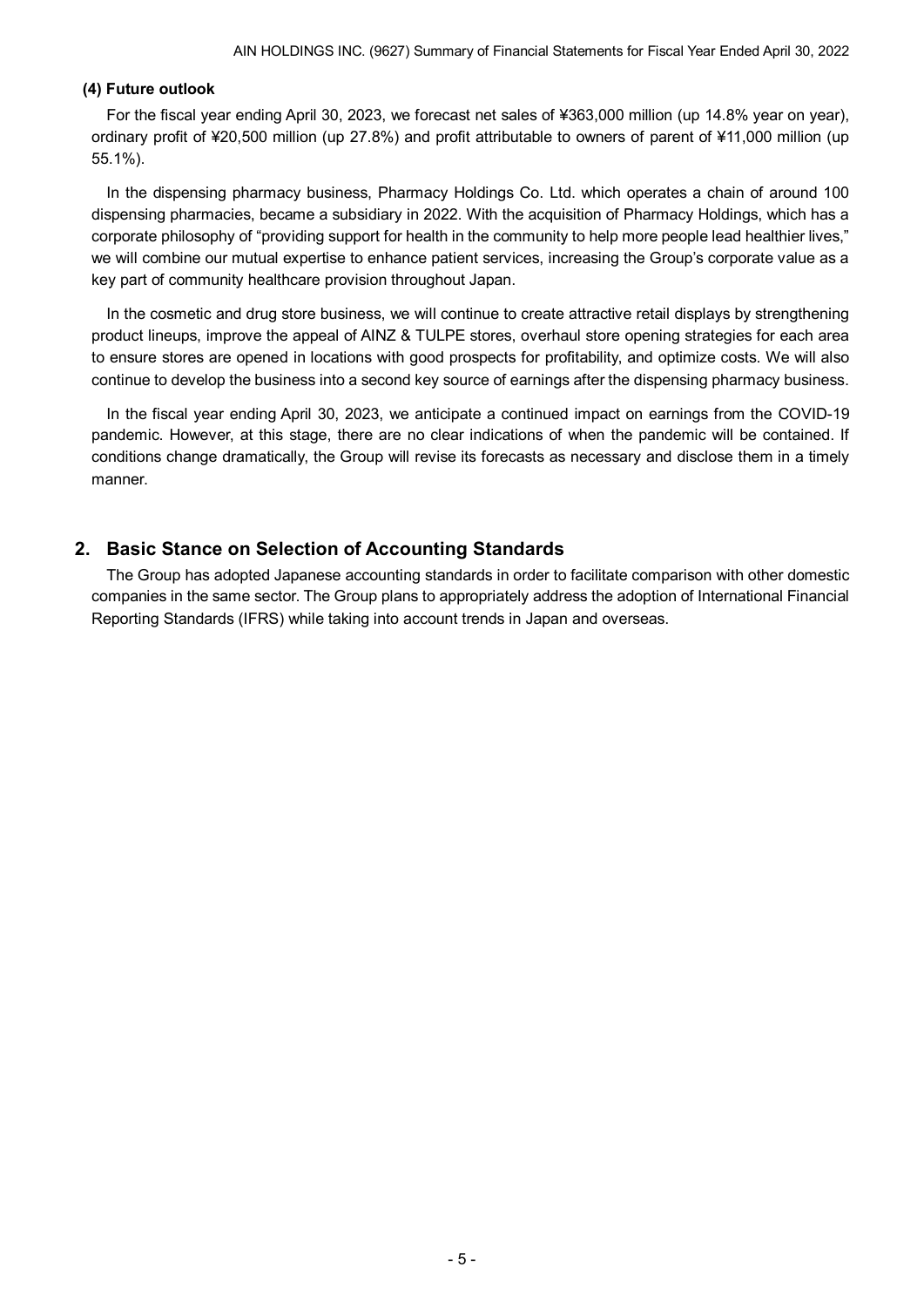# <span id="page-7-0"></span>**3. Consolidated Financial Statements and Major Notes**

## <span id="page-7-1"></span>**(1) Consolidated balance sheet**

|                                       |                                                | (Million yen)                                 |
|---------------------------------------|------------------------------------------------|-----------------------------------------------|
|                                       | Previous fiscal year<br>(As of April 30, 2021) | Current fiscal year<br>(As of April 30, 2022) |
| Assets                                |                                                |                                               |
| <b>Current assets</b>                 |                                                |                                               |
| Cash and deposits                     | 55,271                                         | 59,729                                        |
| Notes and accounts receivable - trade | 13,475                                         | 10,110                                        |
| Merchandise                           | 14,018                                         | 14,568                                        |
| Supplies                              | 266                                            | 222                                           |
| Short-term loans receivable           | 144                                            | 306                                           |
| Accounts receivable - other           | 9,284                                          | 11,832                                        |
| Other                                 | 3,936                                          | 3,995                                         |
| <b>Total current assets</b>           | 96,398                                         | 100,765                                       |
| Non-current assets                    |                                                |                                               |
| Property, plant and equipment         |                                                |                                               |
| <b>Buildings and structures</b>       | 32,561                                         | 34,876                                        |
| Accumulated depreciation              | (16, 290)                                      | (17, 364)                                     |
| Buildings and structures, net         | 16,270                                         | 17,512                                        |
| Land                                  | 10,390                                         | 8,581                                         |
| Construction in progress              | 638                                            | 1,804                                         |
| Other property, plant and equipment   | 10,017                                         | 10,000                                        |
| Accumulated depreciation              | (7,087)                                        | (7, 262)                                      |
| Other, net                            | 2,930                                          | 2,737                                         |
| Total property, plant and equipment   | 30,229                                         | 30,636                                        |
| Intangible assets                     |                                                |                                               |
| Goodwill                              | 39,057                                         | 36,352                                        |
| Other                                 | 3,609                                          | 4,866                                         |
| Total intangible assets               | 42,666                                         | 41,219                                        |
| Investments and other assets          |                                                |                                               |
| Investment securities                 | 2,697                                          | 2,503                                         |
| Long-term loans                       | 422                                            | 196                                           |
| Deferred tax assets                   | 4,415                                          | 5,319                                         |
| Net defined benefit asset             | 60                                             | 20                                            |
| Leasehold and guarantee deposits      | 20,319                                         | 22,785                                        |
| Other                                 | 8,198                                          | 10,309                                        |
| Allowance for doubtful accounts       | (1,743)                                        | (1, 294)                                      |
| Total investments and other assets    | 34,368                                         | 39,840                                        |
| Total non-current assets              | 107,264                                        | 111,696                                       |
| Total assets                          | 203,662                                        | 212,461                                       |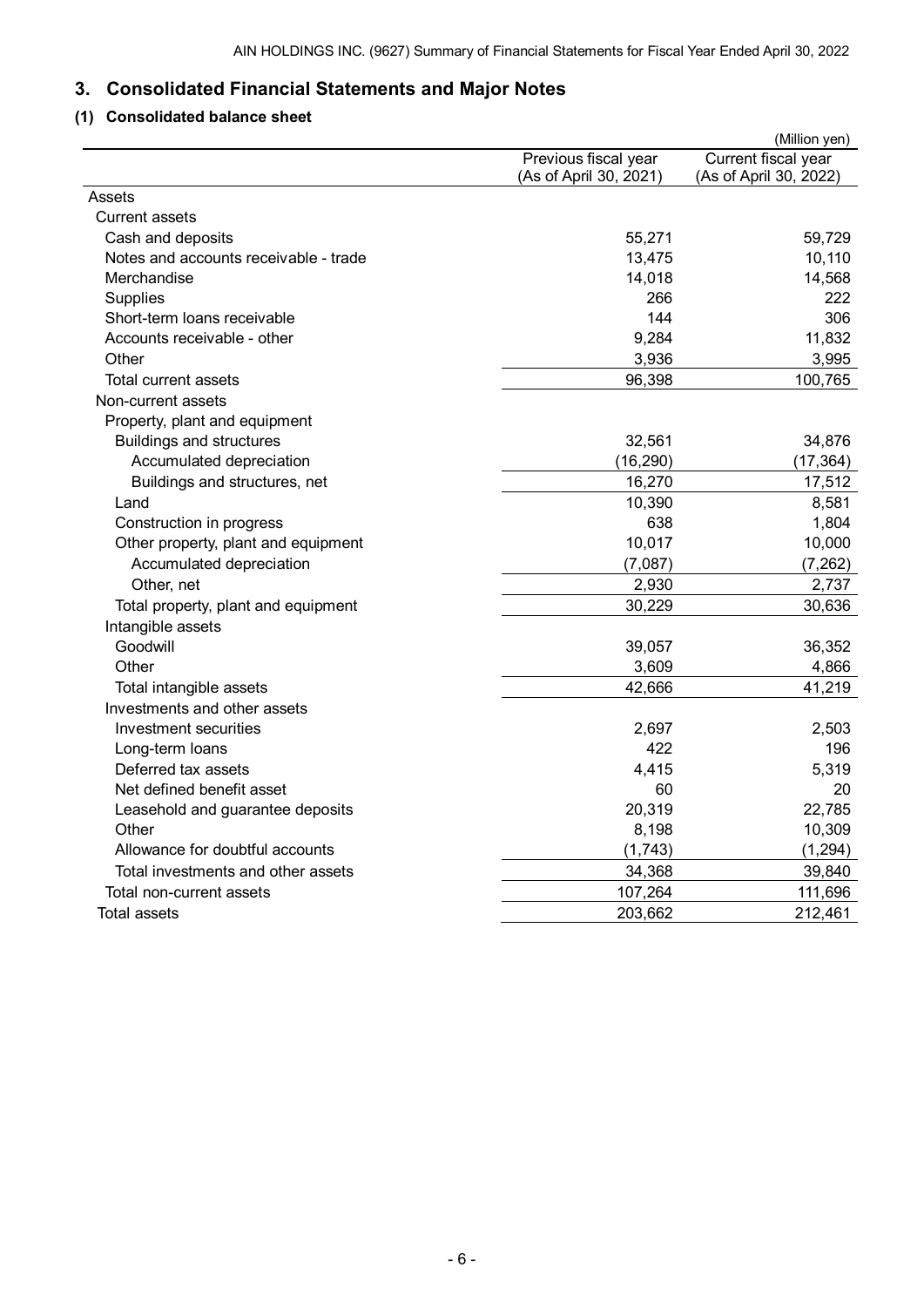|                                                        |                        | (Million yen)          |
|--------------------------------------------------------|------------------------|------------------------|
|                                                        | Previous fiscal year   | Current fiscal year    |
|                                                        | (As of April 30, 2021) | (As of April 30, 2022) |
| Liabilities                                            |                        |                        |
| <b>Current liabilities</b>                             |                        |                        |
| Accounts payable - trade                               | 46,758                 | 50,756                 |
| Short-term borrowings                                  | 3,670                  | 2,643                  |
| Income taxes payable                                   | 2,157                  | 4,391                  |
| Deposits received                                      | 13,979                 | 15,415                 |
| Provision for bonuses                                  | 2,594                  | 2,713                  |
| Provision for bonuses for directors                    | 16                     | 18                     |
| Provision for point card certificates                  | 461                    |                        |
| <b>Contract liabilities</b>                            |                        | 544                    |
| Other                                                  | 4,522                  | 5,321                  |
| <b>Total current liabilities</b>                       | 74,160                 | 81,805                 |
| Non-current liabilities                                |                        |                        |
| Long-term borrowings                                   | 8,297                  | 5,815                  |
| Lease obligations                                      | 37                     | 9                      |
| Retirement benefit liability                           | 3,329                  | 3,578                  |
| Other                                                  | 2,000                  | 2,242                  |
| Total non-current liabilities                          | 13,664                 | 11,645                 |
| <b>Total liabilities</b>                               | 87,825                 | 93,450                 |
| Net assets                                             |                        |                        |
| Shareholders' equity                                   |                        |                        |
| Share capital                                          | 21,894                 | 21,894                 |
| Capital surplus                                        | 20,500                 | 20,500                 |
| Retained earnings                                      | 73,506                 | 78,661                 |
| Treasury shares                                        | (3)                    | (2,018)                |
| Total shareholders' equity                             | 115,899                | 119,038                |
| Accumulated other comprehensive income                 |                        |                        |
| Valuation differences on available-for-sale securities | (12)                   | (39)                   |
| Remeasurements of defined benefit plans                | (128)                  | (75)                   |
| Total accumulated other comprehensive loss             | (141)                  | (114)                  |
| Non-controlling interests                              | 78                     | 86                     |
| Total net assets                                       | 115,837                | 119,010                |
| Total liabilities and net assets                       | 203,662                | 212,461                |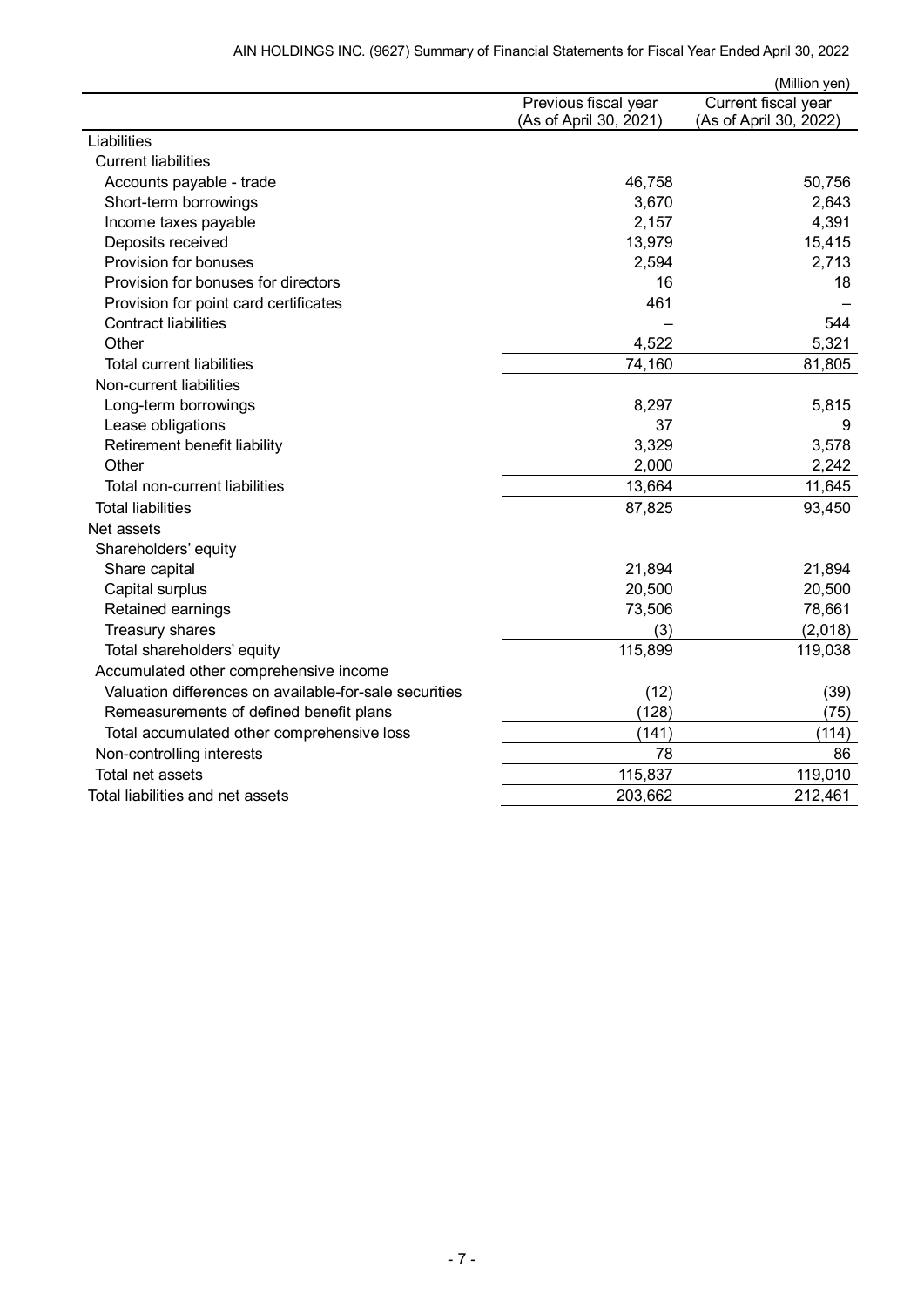## <span id="page-9-0"></span>**(2) Consolidated statement of income and comprehensive income**

## <span id="page-9-1"></span>**Consolidated statement of income**

|                                                                  |                      | (Million yen)       |
|------------------------------------------------------------------|----------------------|---------------------|
|                                                                  | Previous fiscal year | Current fiscal year |
|                                                                  | (May 1, 2020         | (May 1, 2021        |
|                                                                  | to April 30, 2021)   | to April 30, 2022)  |
| Net sales<br>Cost of sales                                       | 297,305              | 316,247             |
|                                                                  | 251,150              | 266,275             |
| Gross profit                                                     | 46,155               | 49,971              |
| Selling, general and administrative expenses                     |                      |                     |
| Advertising expenses                                             | 1,998                | 1,875               |
| Promotion expenses                                               | 1,103                | 595                 |
| Salaries, allowances and bonuses                                 | 7,693<br>33          | 7,457               |
| Provision of allowance for doubtful accounts                     |                      |                     |
| Provision for bonuses to employees                               | 902                  | 972                 |
| Provision for bonuses to directors                               | 16<br>261            | 18                  |
| Retirement benefit expenses                                      |                      | 281                 |
| Provision for reward obligations                                 | 461                  |                     |
| Legal and employee benefits expenses                             | 2,397                | 2,626               |
| Correspondence and transportation expenses                       | 894                  | 997                 |
| Lease expenses                                                   | 91                   | 70                  |
| Rent expenses                                                    | 4,708                | 5,042               |
| Depreciation expenses                                            | 1,178                | 1,234               |
| Amortization of goodwill                                         | 4,245                | 4,133               |
| <b>Taxes</b>                                                     | 1,490                | 1,587               |
| Other                                                            | 7,746                | 7,938               |
| Total selling, general and administrative expenses               | 35,222               | 34,832              |
| Operating profit                                                 | 10,932               | 15,139              |
| Non-operating income                                             |                      |                     |
| Interest income                                                  | 38                   | 41                  |
| Dividend income                                                  | 44                   | 45                  |
| Share of profit of entities accounted for using equity<br>method | 10                   | $\overline{2}$      |
| Gains on investments in partnership                              | 68                   | 83                  |
| Commissions received                                             | 18                   | 22                  |
| Real estate rental revenue                                       | 185                  | 384                 |
| Gains on donations of fixed assets                               | 28                   | 18                  |
| Consignment income                                               | 193                  | 172                 |
| Technical advisory fee                                           | 68                   | 74                  |
| Subsidies for employment adjustment                              | 1,182                | 173                 |
| Other non-operating income                                       | 472                  | 303                 |
| Total non-operating income                                       | 2,308                | 1,323               |
| Non-operating expenses                                           |                      |                     |
| Interest expenses                                                | 44                   | 38                  |
| Loss on sales of receivables                                     | 79                   | 87                  |
| Rental expenses on real estate                                   | 220                  | 219                 |
| Provision of allowance for doubtful accounts                     | 182                  | 6                   |
| Other                                                            | 64                   | 69                  |
| Total non-operating expenses                                     | 590                  | 421                 |
| Ordinary profit                                                  | 12,649               | 16,041              |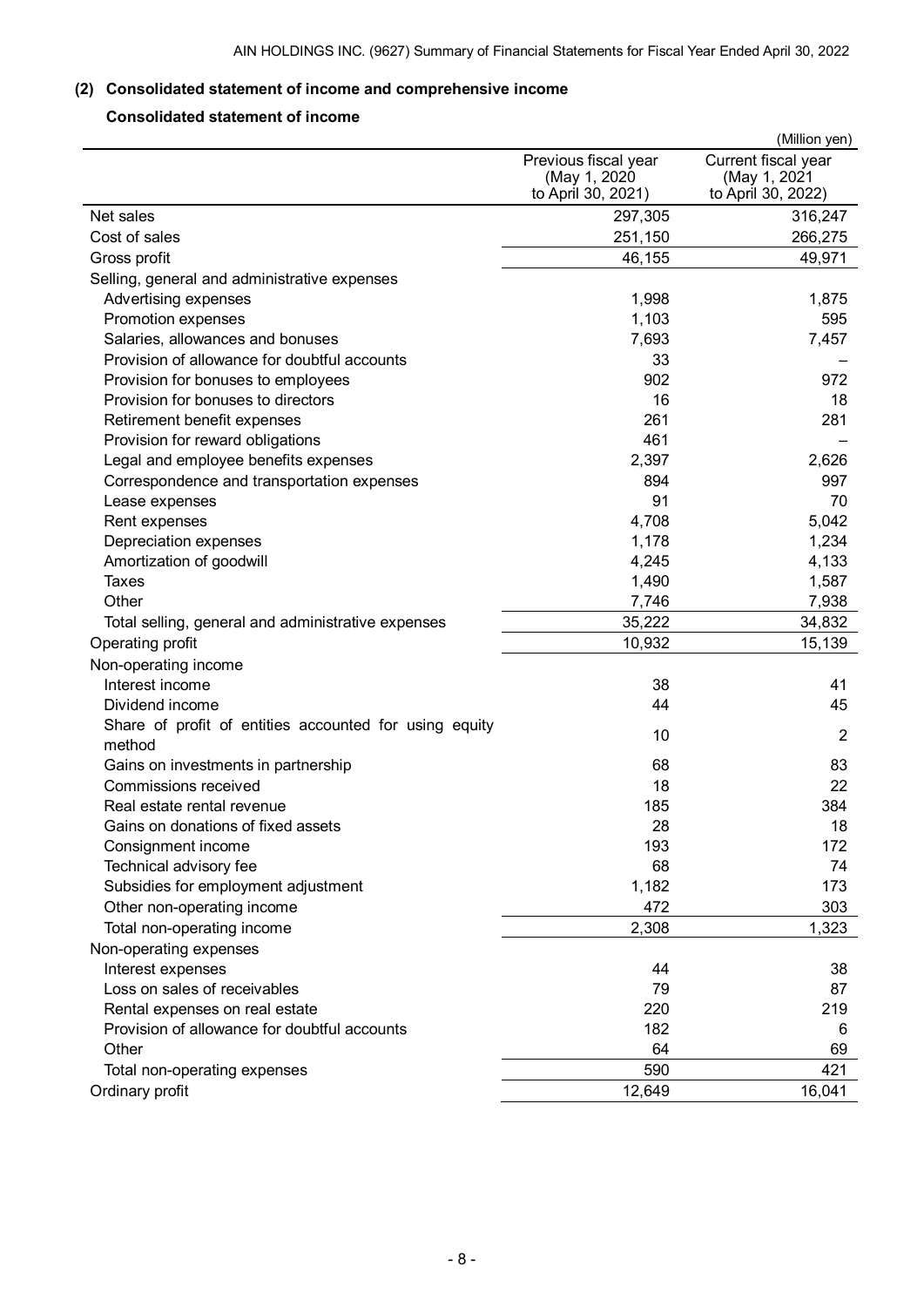| AIN HOLDINGS INC. (9627) Summary of Financial Statements for Fiscal Year Ended April 30, 2022 |  |  |  |  |  |  |  |  |
|-----------------------------------------------------------------------------------------------|--|--|--|--|--|--|--|--|
|-----------------------------------------------------------------------------------------------|--|--|--|--|--|--|--|--|

|                                                         |                                                            | (Million yen)                                             |
|---------------------------------------------------------|------------------------------------------------------------|-----------------------------------------------------------|
|                                                         | Previous fiscal year<br>(May 1, 2020<br>to April 30, 2021) | Current fiscal year<br>(May 1, 2021<br>to April 30, 2022) |
| Extraordinary income                                    |                                                            |                                                           |
| Gain on sales of non-current assets                     | 19                                                         | 200                                                       |
| Gain on sale of business                                | 408                                                        | 13                                                        |
| Surrender value of insurance                            | 53                                                         | 5                                                         |
| Gain on sales of shares of subsidiaries and associates  | 111                                                        |                                                           |
| Gain on step acquisitions                               |                                                            | 131                                                       |
| Other extraordinary income                              | 31                                                         | 55                                                        |
| Total extraordinary income                              | 624                                                        | 406                                                       |
| <b>Extraordinary losses</b>                             |                                                            |                                                           |
| Loss on sale and retirement of non-current assets       | 410                                                        | 329                                                       |
| Impairment losses on fixed assets                       | 804                                                        | 2,302                                                     |
| Loss on valuation of investment securities              | 37                                                         | 116                                                       |
| Loss on temporary store closures                        | 52                                                         |                                                           |
| Loss on cancellation of rental contracts                | 56                                                         | 493                                                       |
| Other extraordinary losses                              | 145                                                        | 80                                                        |
| Total extraordinary losses                              | 1,506                                                      | 3,322                                                     |
| Income before income taxes                              | 11,767                                                     | 13,125                                                    |
| Income taxes - current                                  | 5,251                                                      | 6,925                                                     |
| Income taxes - deferred                                 | (172)                                                      | (899)                                                     |
| Total income taxes                                      | 5,079                                                      | 6,025                                                     |
| Profit                                                  | 6,687                                                      | 7,100                                                     |
| Profit (loss) attributable to non-controlling interests | (9)                                                        | 8                                                         |
| Profit attributable to owners of parent                 | 6,697                                                      | 7,092                                                     |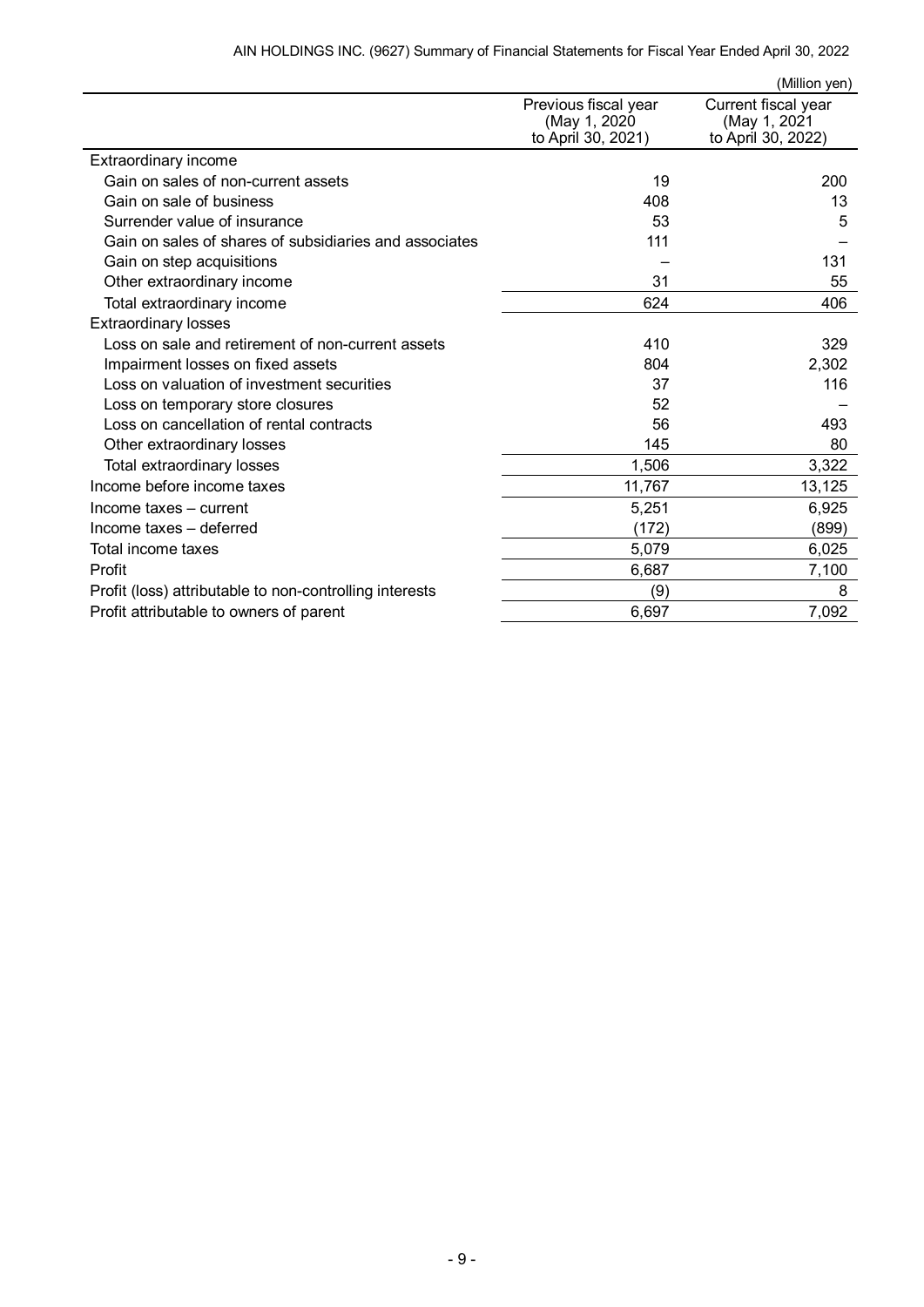## <span id="page-11-0"></span>**Consolidated statement of comprehensive income**

|                                                                   |                                                            | (Million yen)                                             |
|-------------------------------------------------------------------|------------------------------------------------------------|-----------------------------------------------------------|
|                                                                   | Previous fiscal year<br>(May 1, 2020<br>to April 30, 2021) | Current fiscal year<br>(May 1, 2021<br>to April 30, 2022) |
| Profit                                                            | 6,687                                                      | 7,100                                                     |
| Other comprehensive income                                        |                                                            |                                                           |
| Unrealized holding gains (losses) on securities                   | 64                                                         | (26)                                                      |
| Remeasurements of defined benefit plans, net of tax               | 31                                                         | 52                                                        |
| Total other comprehensive gain                                    | 95                                                         | 26                                                        |
| Total comprehensive income                                        | 6,783                                                      | 7,126                                                     |
| Comprehensive income attributable to owners of parent             | 6,792                                                      | 7,118                                                     |
| Comprehensive income attributable to non-controlling<br>interests | (9)                                                        | 8                                                         |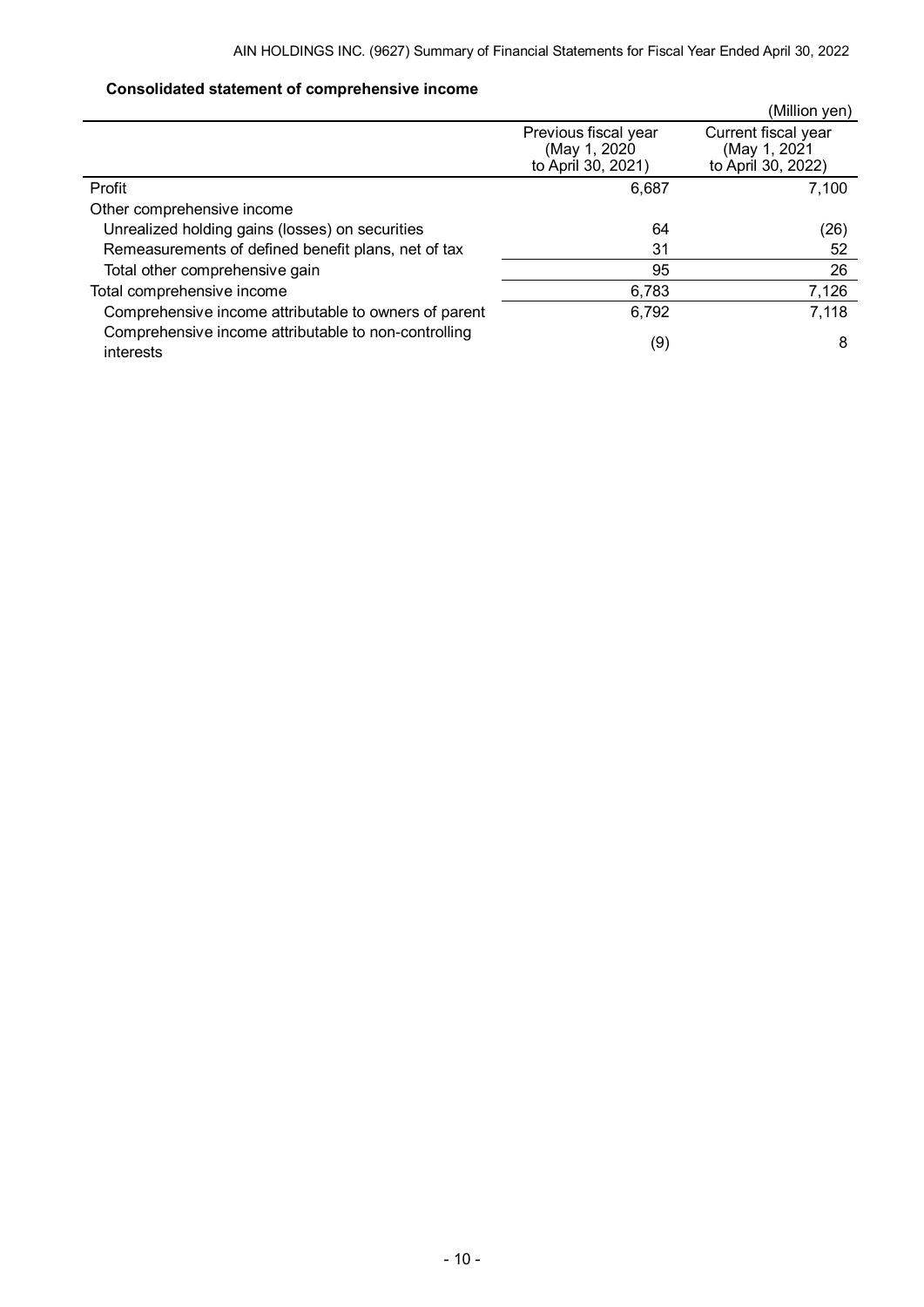## <span id="page-12-0"></span>**(3) Consolidated statement of changes in net assets**

Previous fiscal year (May 1, 2020 to April 30, 2021)

|                                                        |                          |                          |                   |                | (Million yen)                 |  |  |  |
|--------------------------------------------------------|--------------------------|--------------------------|-------------------|----------------|-------------------------------|--|--|--|
|                                                        |                          | Shareholders' equity     |                   |                |                               |  |  |  |
|                                                        | Common stock             | Capital surplus          | Retained earnings | Treasury stock | Total shareholders'<br>equity |  |  |  |
| Balance at the beginning of<br>current year            | 21,894                   | 20,500                   | 68,758            | (2)            | 111,151                       |  |  |  |
| Net changes during the year                            |                          |                          |                   |                |                               |  |  |  |
| Cash dividends paid                                    |                          |                          | (1,948)           |                | (1,948)                       |  |  |  |
| Profit attributable to<br>owners of parent             |                          |                          | 6,697             |                | 6,697                         |  |  |  |
| Acquisition of treasury<br>stock                       |                          |                          |                   | (1)            | (1)                           |  |  |  |
| Net change in items other<br>than shareholders' equity |                          |                          |                   |                |                               |  |  |  |
| Total changes during the<br>year                       | $\overline{\phantom{m}}$ | $\overline{\phantom{m}}$ | 4,748             | (1)            | 4,747                         |  |  |  |
| Balance at the end of<br>current year                  | 21,894                   | 20,500                   | 73,506            | (3)            | 115,899                       |  |  |  |

|                                                        | Accumulated other comprehensive income             |                                            |                                                           |                              |                     |
|--------------------------------------------------------|----------------------------------------------------|--------------------------------------------|-----------------------------------------------------------|------------------------------|---------------------|
|                                                        | Unrealized holding gains<br>(losses) on securities | Remeasurements of<br>defined benefit plans | Total accumulated other<br>comprehensive income<br>(loss) | Non-controlling<br>interests | Total net<br>assets |
| Balance at the beginning of<br>current year            | (77)                                               | (159)                                      | (236)                                                     | 88                           | 111,003             |
| Net changes during the year                            |                                                    |                                            |                                                           |                              |                     |
| Cash dividends paid                                    |                                                    |                                            |                                                           |                              | (1,948)             |
| Profit attributable to<br>owners of parent             |                                                    |                                            |                                                           |                              | 6,697               |
| Acquisition of treasury<br>stock                       |                                                    |                                            |                                                           |                              | (1)                 |
| Net change in items other<br>than shareholders' equity | 64                                                 | 31                                         | 95                                                        | (9)                          | 85                  |
| Total changes during the<br>year                       | 64                                                 | 31                                         | 95                                                        | (9)                          | 4,833               |
| Balance at the end of<br>current year                  | (12)                                               | (128)                                      | (141)                                                     | 78                           | 115,837             |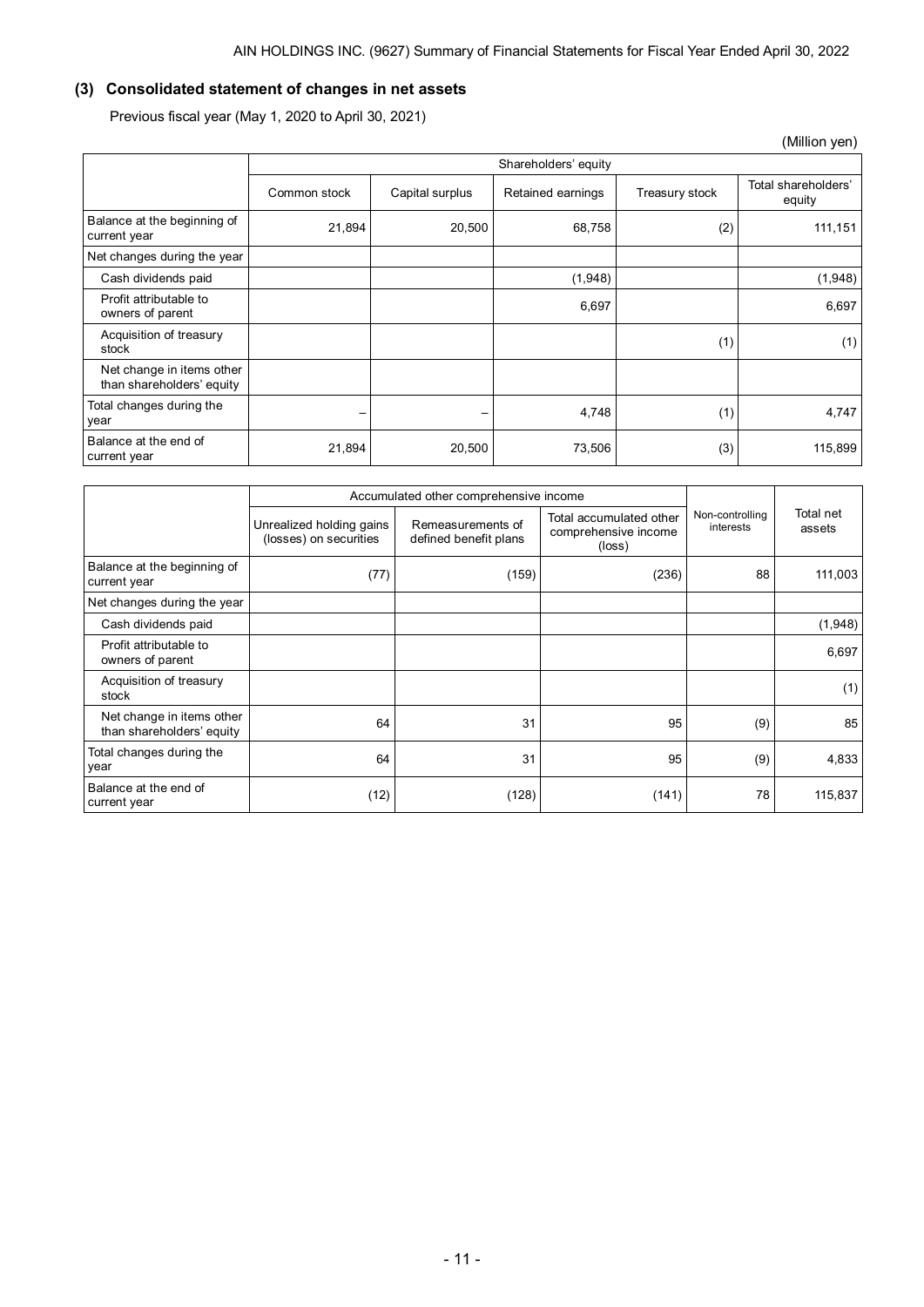Current fiscal year (May 1, 2021 to April 30, 2022)

|                                                                                             |              |                      |                   |                | (Million yen)                 |  |  |
|---------------------------------------------------------------------------------------------|--------------|----------------------|-------------------|----------------|-------------------------------|--|--|
|                                                                                             |              | Shareholders' equity |                   |                |                               |  |  |
|                                                                                             | Common stock | Capital surplus      | Retained earnings | Treasury stock | Total shareholders'<br>equity |  |  |
| Balance at the beginning of<br>current year                                                 | 21,894       | 20,500               | 73,506            | (3)            | 115,899                       |  |  |
| Cumulative effect of<br>accounting change                                                   |              |                      | 10                |                | 10 <sup>1</sup>               |  |  |
| Balance at the beginning of<br>current year reflecting<br>changes in accounting<br>policies | 21,894       | 20,500               | 73,517            | (3)            | 115,909                       |  |  |
| Net changes during the year                                                                 |              |                      |                   |                |                               |  |  |
| Cash dividends paid                                                                         |              |                      | (1,948)           |                | (1,948)                       |  |  |
| Profit attributable to<br>owners of parent                                                  |              |                      | 7,092             |                | 7,092                         |  |  |
| Acquisition of treasury<br>stock                                                            |              |                      |                   | (2,015)        | (2,015)                       |  |  |
| Net change in items other<br>than shareholders' equity                                      |              |                      |                   |                |                               |  |  |
| Total changes during the<br>year                                                            |              |                      | 5,143             | (2,015)        | 3,128                         |  |  |
| Balance at the end of<br>current year                                                       | 21,894       | 20,500               | 78,661            | (2,018)        | 119,038                       |  |  |

|                                                                                             | Accumulated other comprehensive income             |                                            |                                                                    |                              |                     |
|---------------------------------------------------------------------------------------------|----------------------------------------------------|--------------------------------------------|--------------------------------------------------------------------|------------------------------|---------------------|
|                                                                                             | Unrealized holding gains<br>(losses) on securities | Remeasurements of<br>defined benefit plans | Total accumulated other<br>comprehensive income<br>$(\text{loss})$ | Non-controlling<br>interests | Total net<br>assets |
| Balance at the beginning of<br>current year                                                 | (12)                                               | (128)                                      | (141)                                                              | 78                           | 115,837             |
| Cumulative effect of<br>accounting change                                                   |                                                    |                                            |                                                                    |                              | 10 <sup>1</sup>     |
| Balance at the beginning of<br>current year reflecting<br>changes in accounting<br>policies | (12)                                               | (128)                                      | (141)                                                              | 78                           | 115,847             |
| Net changes during the year                                                                 |                                                    |                                            |                                                                    |                              |                     |
| Cash dividends paid                                                                         |                                                    |                                            |                                                                    |                              | (1,948)             |
| Profit attributable to<br>owners of parent                                                  |                                                    |                                            |                                                                    |                              | 7,092               |
| Acquisition of treasury<br>stock                                                            |                                                    |                                            |                                                                    |                              | (2,015)             |
| Net change in items other<br>than shareholders' equity                                      | (26)                                               | 52                                         | 26                                                                 | 8                            | 34                  |
| Total changes during the<br>year                                                            | (26)                                               | 52                                         | 26                                                                 | 8                            | 3,162               |
| Balance at the end of<br>current year                                                       | (39)                                               | (75)                                       | (114)                                                              | 86                           | 119,010             |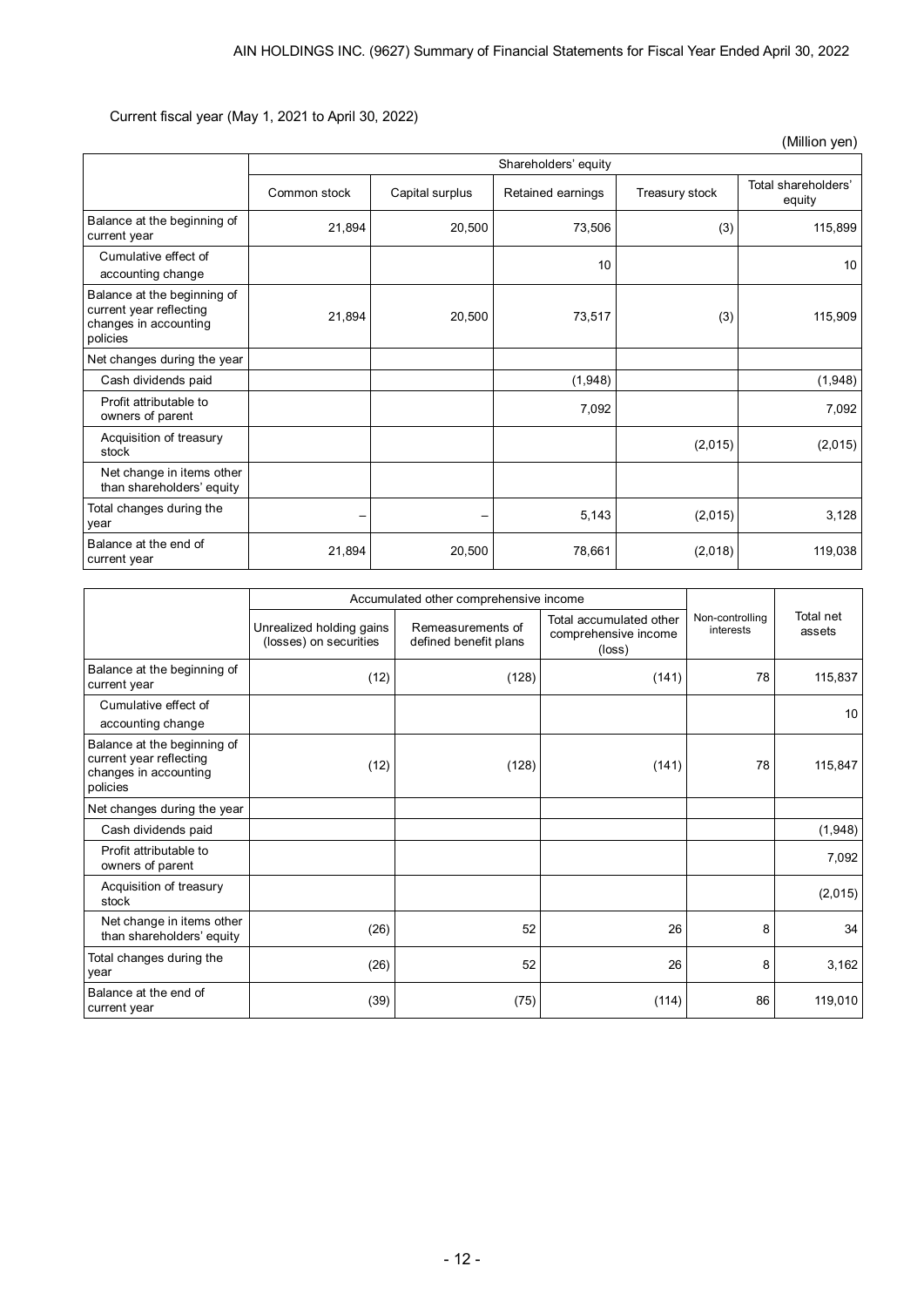## <span id="page-14-0"></span>**(4) Consolidated statement of cash flows**

|                                                        |                                                            | (Million yen)                                             |
|--------------------------------------------------------|------------------------------------------------------------|-----------------------------------------------------------|
|                                                        | Previous fiscal year<br>(May 1, 2020<br>to April 30, 2021) | Current fiscal year<br>(May 1, 2021<br>to April 30, 2022) |
| Cash flows from operating activities                   |                                                            |                                                           |
| Profit before income taxes                             | 11,767                                                     | 13,125                                                    |
| Depreciation and amortization                          | 4,243                                                      | 4,792                                                     |
| Amortization of goodwill                               | 4,436                                                      | 4,133                                                     |
| (Gain) loss on sales of shares of subsidiaries and     |                                                            |                                                           |
| associates                                             | (111)                                                      |                                                           |
| Impairment losses on fixed assets                      | 804                                                        | 2,302                                                     |
| Increase (decrease) in allowance for doubtful accounts | 210                                                        | (2)                                                       |
| Gain on step acquisitions                              |                                                            | (131)                                                     |
| Decrease in provision for point card certificates      | (1)                                                        |                                                           |
| Increase in defined benefit liability                  | 304                                                        | 364                                                       |
| Increase in contract liabilities                       |                                                            | 105                                                       |
| Gain on transfer of business                           | (399)                                                      | (13)                                                      |
| Increase in allowance for bonuses to employees         | 249                                                        | 109                                                       |
| Decrease in allowance for bonuses to directors         | (0)                                                        | $\overline{2}$                                            |
| Interest and dividend income                           | (82)                                                       | (87)                                                      |
| Interest expenses                                      | 44                                                         | 38                                                        |
| Share of profit of entities accounted for using equity |                                                            |                                                           |
| method                                                 | (10)                                                       | (2)                                                       |
| Gains on investments in partnerships                   | (68)                                                       | (83)                                                      |
| Gains on donations of property, plant and equipment    | (28)                                                       | (18)                                                      |
| Gains on sales of investments in securities            | (9)                                                        | (34)                                                      |
| Loss on valuation of investment securities             | 37                                                         | 116                                                       |
| Losses on disposal and sales of fixed assets           | 391                                                        | 128                                                       |
| Decrease in accounts receivable                        | 138                                                        | 4,111                                                     |
| (Increase) decrease in inventories                     | 1,172                                                      | (171)                                                     |
| Increase in other assets                               | (539)                                                      | (359)                                                     |
| Increase in other accounts receivable                  | (221)                                                      | (2,376)                                                   |
| Increase (decrease) in accounts payable                | (844)                                                      | 3,235                                                     |
| Increase (decrease) in other liabilities               | (2)                                                        | 1,217                                                     |
| Subtotal                                               | 21,482                                                     | 30,502                                                    |
| Interest and dividends received                        | 86                                                         | 89                                                        |
| Interest paid                                          | (44)                                                       | (38)                                                      |
| Income taxes paid                                      | (6, 595)                                                   | (4, 396)                                                  |
| Net cash provided by operating activities              | 14,928                                                     | 26,156                                                    |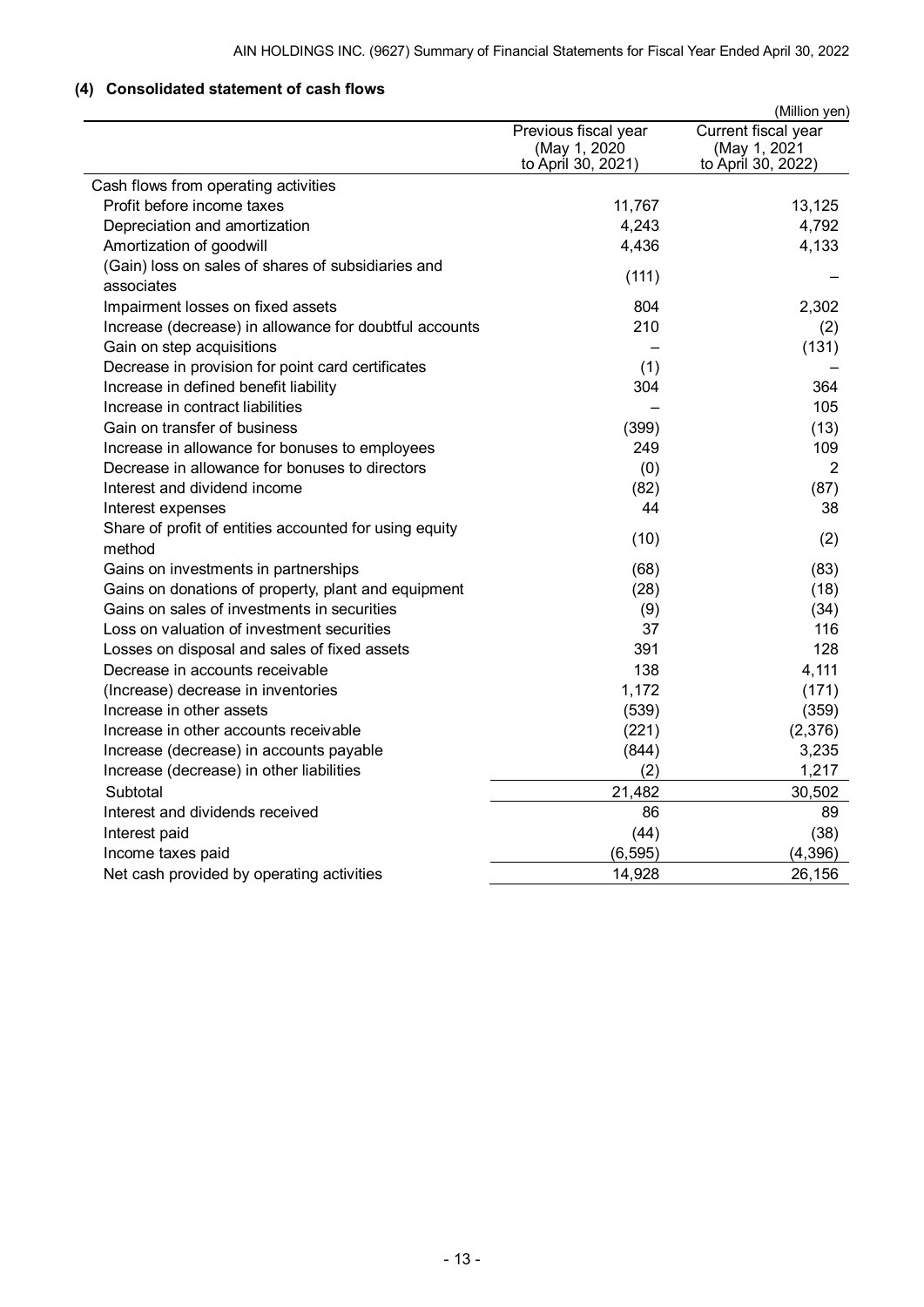|                                                                      |                                                            | (Million yen)                                             |
|----------------------------------------------------------------------|------------------------------------------------------------|-----------------------------------------------------------|
|                                                                      | Previous fiscal year<br>(May 1, 2020<br>to April 30, 2021) | Current fiscal year<br>(May 1, 2021<br>to April 30, 2022) |
| Cash flows from investing activities                                 |                                                            |                                                           |
| Payments for purchases of property, plant and<br>equipment           | (3,930)                                                    | (5,880)                                                   |
| Proceeds from sales of property, plant and equipment                 | 1,001                                                      | 2,131                                                     |
| Payments for purchases of investments in securities                  | (557)                                                      | (905)                                                     |
| Proceeds from sales of investments in securities                     | 293                                                        | 819                                                       |
| Purchases of subsidiaries' shares resulting in obtaining<br>controls | (997)                                                      | (2,322)                                                   |
| Payments for loans receivable                                        | (20)                                                       | (53)                                                      |
| Proceeds from collections of loans receivable                        | 680                                                        | 340                                                       |
| Payments for investments in capital                                  | (0)                                                        | (0)                                                       |
| Proceeds from returns of investments in capital                      | 0                                                          | 1                                                         |
| Payments for purchase of intangible fixed assets                     | (1, 811)                                                   | (2, 535)                                                  |
| Proceeds from sales of intangible assets                             | 7                                                          | 10                                                        |
| Payments of leasehold and guarantee deposits                         | (2, 219)                                                   | (3,842)                                                   |
| Proceeds from refund of leasehold and guarantee<br>deposits          | 1,070                                                      | 1,442                                                     |
| Increase in other investments                                        | (3, 110)                                                   | (3, 186)                                                  |
| Proceeds from withdrawal of time deposits                            | 146                                                        | 47                                                        |
| Payments for time deposits                                           | (12)                                                       | (9)                                                       |
| Other, net                                                           | (34)                                                       |                                                           |
| Net cash used in investing activities                                | (9, 493)                                                   | (13, 943)                                                 |
| Cash flows from financing activities                                 |                                                            |                                                           |
| Net decrease in short-term loans payable                             | (21)                                                       | (6)                                                       |
| Proceeds from long-term debts                                        | 12,625                                                     | 300                                                       |
| Repayments of long-term debts                                        | (6, 792)                                                   | (3,842)                                                   |
| Redemption of bonds                                                  |                                                            | (134)                                                     |
| Repayments of lease obligations                                      | (218)                                                      | (107)                                                     |
| Payments for purchase of treasury stock                              | (1)                                                        | (2,015)                                                   |
| Cash dividends paid                                                  | (1,948)                                                    | (1,948)                                                   |
| Net cash provided by (used in) financing activities                  | 3,643                                                      | (7, 753)                                                  |
| Net increase (decrease) in cash and cash equivalents                 | 9,078                                                      | 4,460                                                     |
| Cash and cash equivalents at beginning of the year                   | 45,931                                                     | 55,009                                                    |
| Cash and cash equivalents at end of the year                         | 55,009                                                     | 59,470                                                    |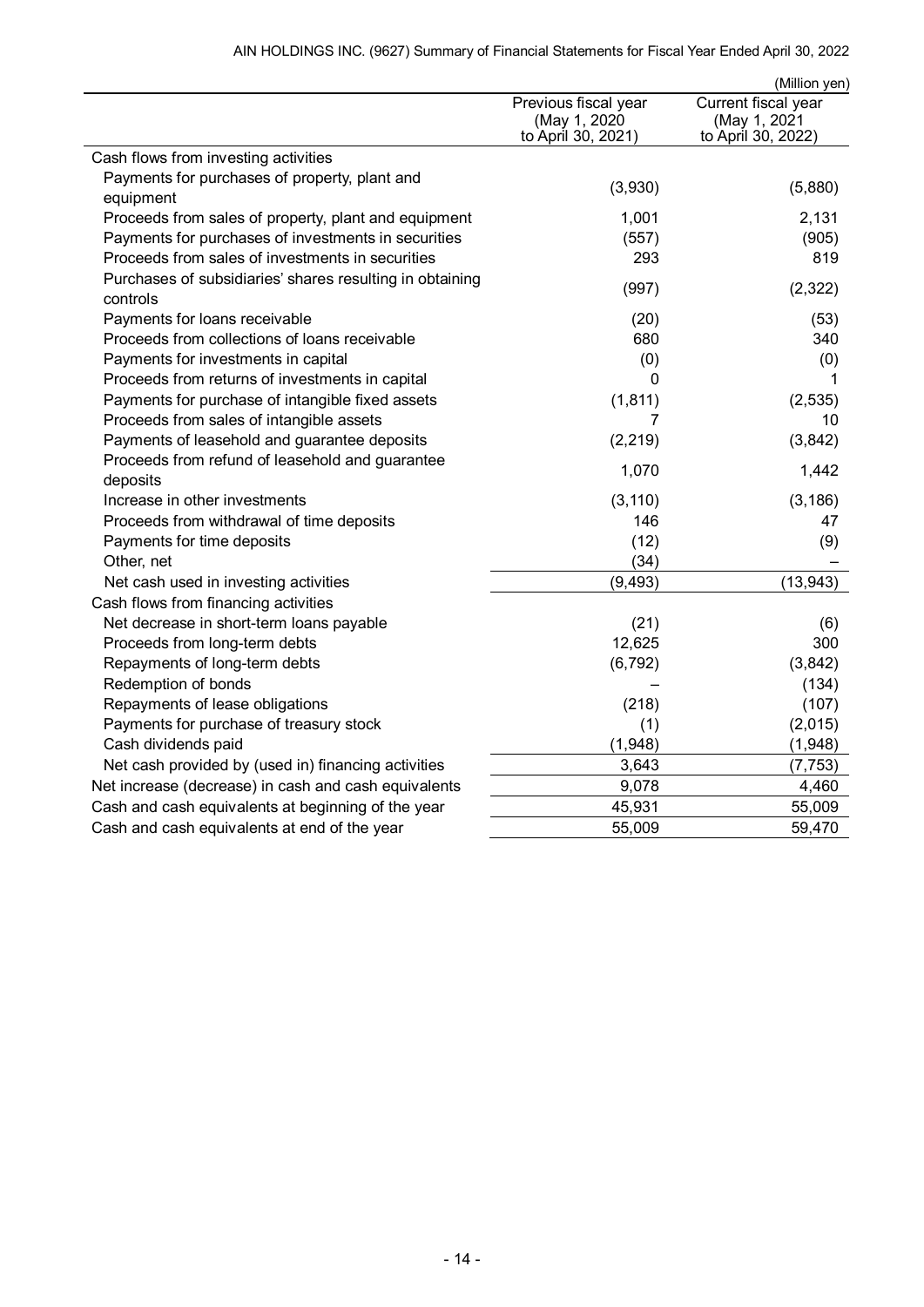#### <span id="page-16-1"></span><span id="page-16-0"></span>**(5) Notes to consolidated statements**

#### **(Notes on the premise of a going concern)**

There are no applicable matters to be reported.

#### <span id="page-16-2"></span>**(Notes on significant changes in the amount of shareholders' equity)**

The Company is repurchasing a total of 300,000 shares in accordance with a resolution approved by the Board of Directors at a meeting on June 7, 2021 (200,000 shares) and a resolution approved by the Board of Directors at a meeting on December 6, 2021 (100,000 shares). As a result of the repurchases, during the current fiscal year, the Company's treasury shares increased by ¥2,015 million, resulting in a balance of ¥2,018 million at the end of the period.

#### <span id="page-16-3"></span>**(Changes in accounting policies)**

(Application of Accounting Standard for Revenue Recognition, etc.)

The Company has applied the "Accounting Standard for Revenue Recognition" (ASBJ Statement No. 29, March 31, 2020; "Revenue Recognition Standard"), etc. from the beginning of the fiscal year under review. Under the new standard, the Company recognizes revenue when promised goods or services are transferred to a customer, with the amount expected to be received upon exchange of the goods or services recognized as revenue.

The main changes arising from the application of the new accounting standard are as follows. With respect to reward points provided to customers at the time of sale through the customer loyalty program service, the Company previously booked the amount equivalent to the number of points expected to be redeemed in the future as allowance for point cards and allowance for point cards was recorded under selling, general and administrative expenses. Under the new accounting standard, the Company identifies points awarded as performance obligations and allocates the transaction price based on the stand-alone selling price calculated by taking into actual redemption rates and other factors. As a result of the change, some sales promotion expenses and other expenses are deducted from sales.

The application of the Revenue Recognition Standard is subject to the transitional treatment provided for in the supplementary provisions of Paragraph 84 of the Revenue Recognition Standard. If the new accounting policy is applied prior to the beginning of the current fiscal year, the cumulative effect of the retroactive application is added to or subtracted from retained earnings at the beginning of the current fiscal year and the new accounting policy is applied to balances at the beginning of said period.

As a result, in the fiscal year under review, the application of the accounting standard reduced sales by ¥1,150 million, reduced selling, general and administrative expenses by ¥1,160 million and increased operating profit, ordinary profit and profit before income taxes each by ¥9 million.

In the fiscal year under review, income before income taxes increased by ¥9 million on the consolidated statement of cash flow.

After reflecting the cumulative impact on net assets at the start of the fiscal year under review, the start-ofyear balance for retained earnings on the consolidated statement of changes in net assets increased by ¥10 million.

The impact on per-share data is immaterial.

As a result of the application of the Revenue Recognition Standard, "provision for point card certificates"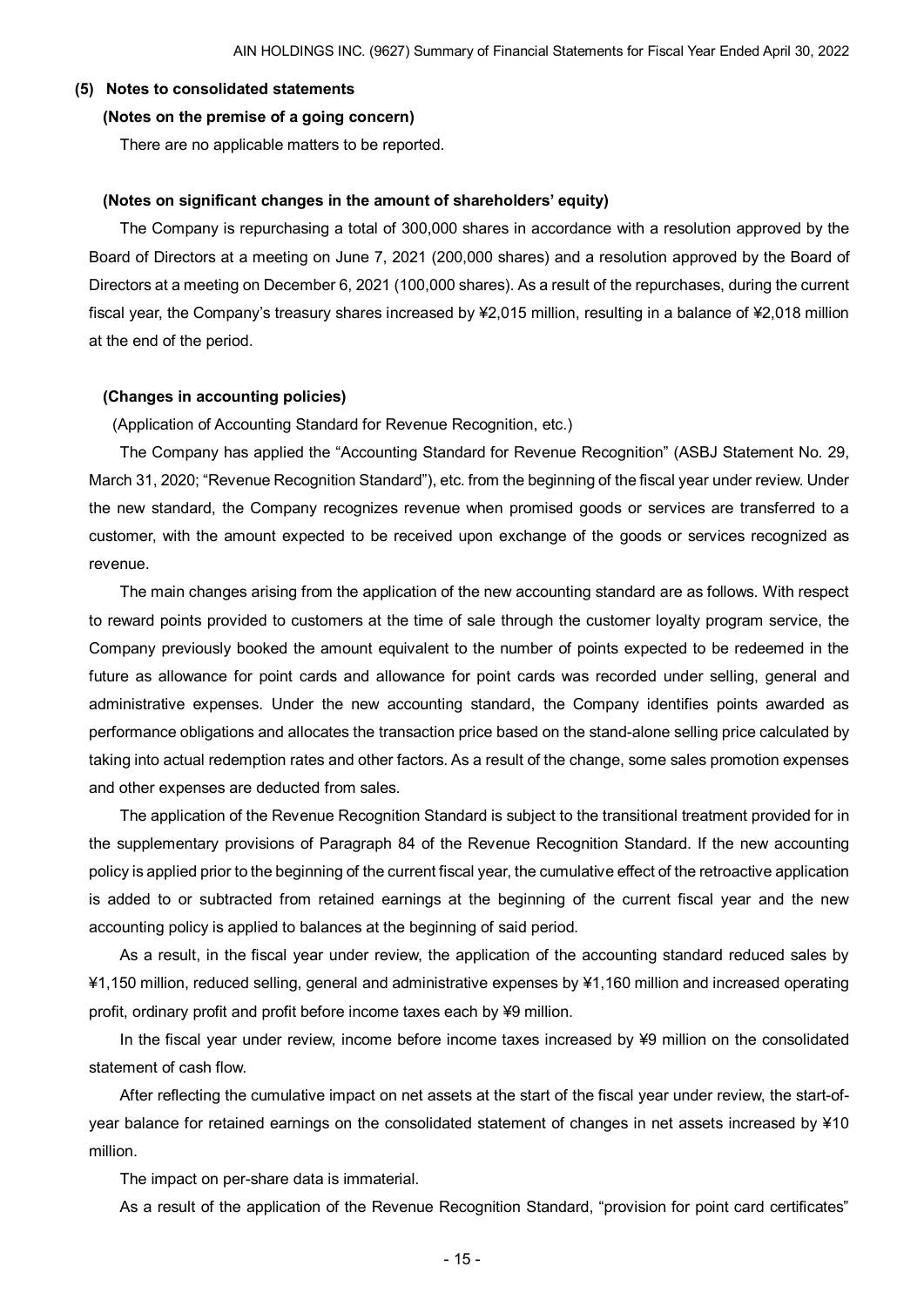included in "current liabilities" in the consolidated financial statements for the previous fiscal year has been included in "contract liabilities" from the current fiscal year. In accordance with the transitional treatment stipulated in Article 89-2 of the Revenue Recognition Standard, figures for the previous fiscal year have not been restated to reflect the new presentation approach.

## (Application of Accounting Standard for Fair Value Measurement, etc.)

The Company has applied the "Accounting Standard for Fair Value Measurement" (ASBJ Statement No. 30, July 4, 2019; "Fair Value Measurement Standard"), etc. from the beginning of the fiscal year under review. In accordance with the transitional treatment stipulated in Paragraph 19 of the Fair Value Measurement Standard and Paragraph 44-2 of the "Accounting Standard for Financial Instruments" (ASBJ Statement No. 10, July 4, 2019), the Company has decided to apply the new accounting policies in the Fair Value Measurement Standard going forward. These changes have no impact on the Company's quarterly consolidated financial statements.

## <span id="page-17-0"></span>**(Changes in presentation of financial statements)**

(Consolidated Statement of Income)

Due to an increase in financial materiality, "Loss on cancellation of rental contracts," which was included under "Other extraordinary losses" in the previous fiscal year, has been presented as a separate item from the fiscal year under review. The consolidated financial statements for the previous fiscal year have been restated to reflect this change.

As a result, in the consolidated statement of income, "Other extraordinary losses" of ¥202 million in the previous fiscal year have been restated and shown separately as "Loss on cancellation of rental contracts" of ¥56 million and "Other extraordinary losses" of ¥145 million.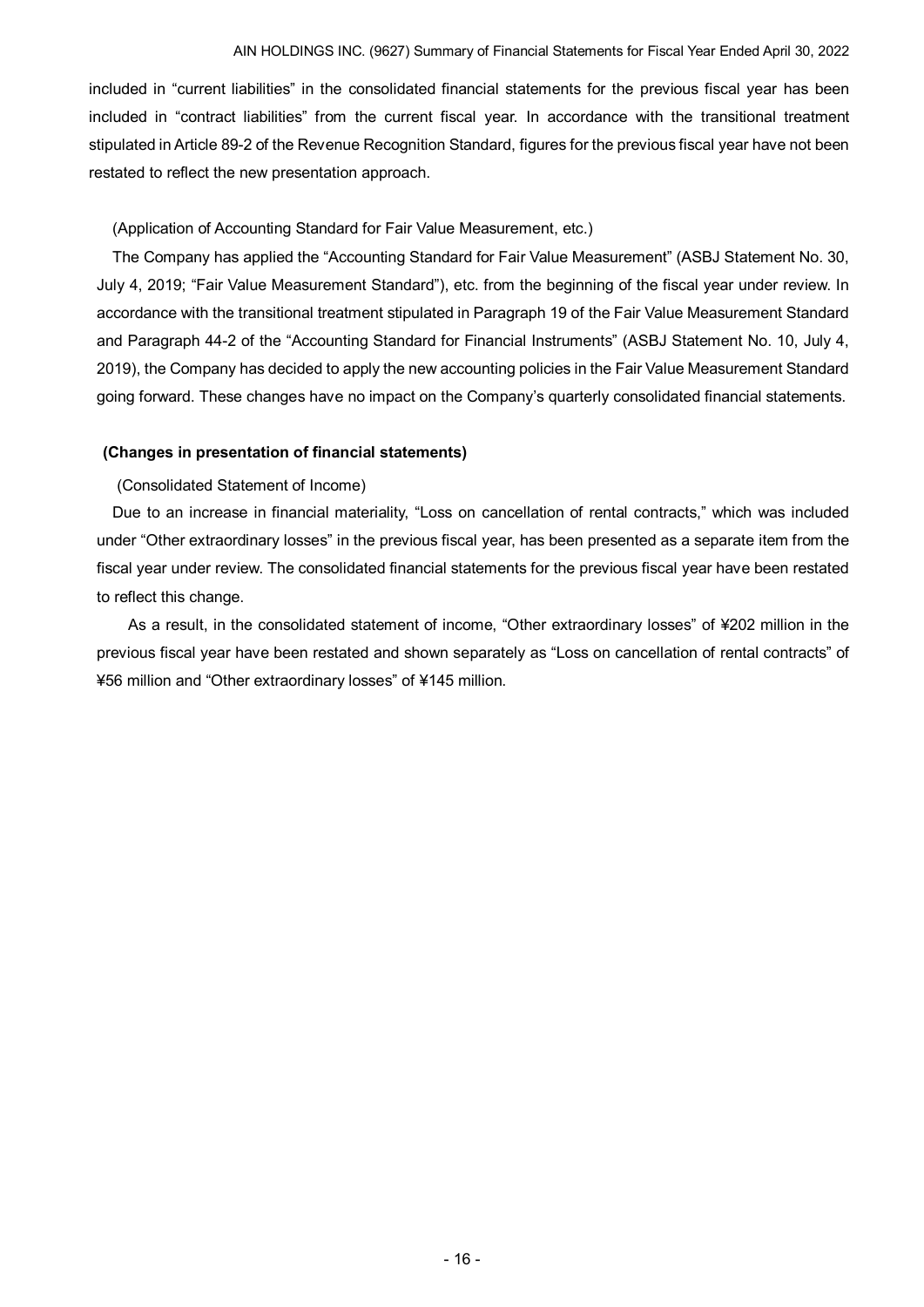#### <span id="page-18-0"></span>**(Segment information, etc.)**

#### **Segment information**

1. Description of the reportable segments

The Company's reportable segments consist of those of its components for which it is possible to obtain separate financial information that is examined by its Board of Directors on a regular basis for the purpose of deciding on the allocation of corporate resources and assessing business performance.

The Group's business comprises three units that together represent its main business units, namely, dispensing pharmacy business that consists of operation of dispensing pharmacies, selling of generic drugs, recruiting and consulting services, and cosmetic and drug store business that consists of the management of cosmetic and drug stores as well as other businesses, which includes a retail store business and a real-estate leasing business. The formulation and examination of business strategy is conducted individually for each business.

Based on the above, the Company has classified its business into three reportable segments – the dispensing pharmacy business, the cosmetic and drug store business, and other businesses.

2. Methods to determine the amounts of net sales, income or losses, assets, liabilities and other items by reportable segment

The methods used for accounting for the reportable business segments are generally similar to those described in the Basic Important Matters for Preparation of Consolidated Financial Statements.

The income figures for the reportable segments are expressed at the ordinary profit level. Intersegment sales and transfers are based on prevailing market prices.

As explained in "Changes in accounting policies," the accounting treatment for revenue recognition has changed due to the application of the Accounting Standard for Revenue Recognition, etc. from the beginning of the fiscal year under review. As a result, the calculation method for profit and loss in business segments has also changed.

Compared with the previous method, in the fiscal year under review, the new method reduced sales in the cosmetic and drug store business segment by ¥1,097 million and increased segment income by ¥9 million, and reduced sales in the other businesses segment by ¥53 million.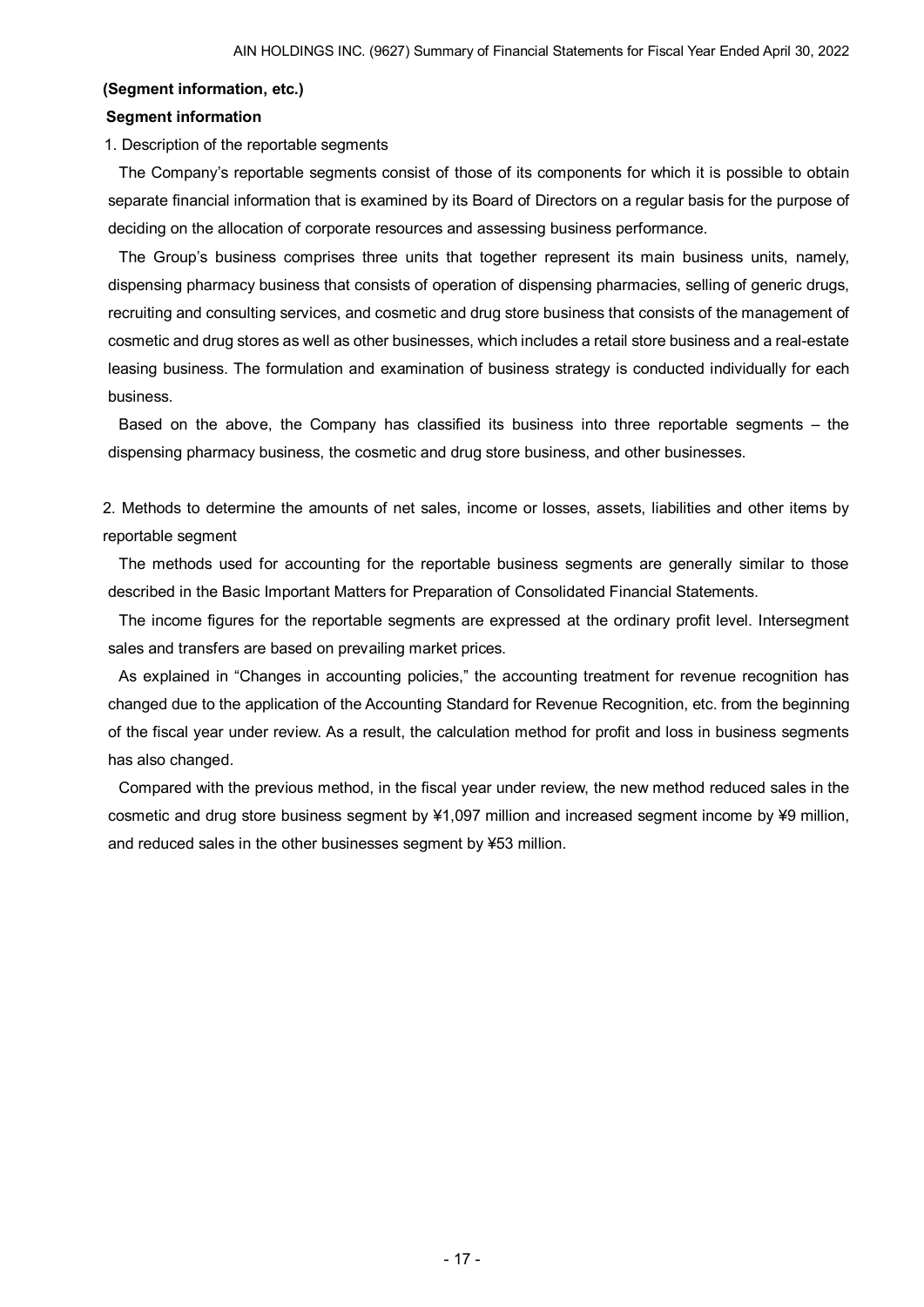- 3. Sales, income (loss), assets, liabilities and other items for each reportable segment
- I. Previous fiscal year (May 1, 2020 to April 30, 2021)

|                                               |                                    |                                        |                     |         |                         | (Million yen)            |
|-----------------------------------------------|------------------------------------|----------------------------------------|---------------------|---------|-------------------------|--------------------------|
|                                               | Reportable segments                |                                        |                     |         |                         |                          |
|                                               | Dispensing<br>pharmacy<br>business | Cosmetic and<br>drug store<br>business | Other<br>businesses | Total   | Adjustments<br>(Note) 1 | Consolidated<br>(Note) 2 |
| Sales                                         |                                    |                                        |                     |         |                         |                          |
| Sales to third parties                        | 263,095                            | 19,419                                 | 14,791              | 297,305 |                         | 297,305                  |
| Intersegment sales                            |                                    |                                        | 103                 | 103     | (103)                   |                          |
| <b>Total sales</b>                            | 263,095                            | 19,419                                 | 14,894              | 297,408 | (103)                   | 297,305                  |
| Segment income (loss)                         | 20,947                             | (1,999)                                | (721)               | 18,227  | (5, 577)                | 12,649                   |
| Segment assets                                | 161,497                            | 13,326                                 | 9,469               | 184,293 | 19,368                  | 203,662                  |
| Other                                         |                                    |                                        |                     |         |                         |                          |
| Depreciation<br>and amortization              | 2,571                              | 536                                    | 303                 | 3,411   | 291                     | 3,702                    |
| Amortization of<br>goodwill                   | 4,278                              | 6                                      | 151                 | 4,436   |                         | 4,436                    |
| Impairment losses                             | 516                                | 288                                    |                     | 804     |                         | 804                      |
| Increase of tangible<br>and intangible assets | 3,299                              | 1,218                                  | 352                 | 4,871   | 1,031                   | 5,903                    |

Notes: 1. Segment income (loss) in "Adjustments" totaling (¥5,577 million) includes ¥6,684 million in corporate expenses, (¥1,278 million) in (income) losses that may not be allocated to the reporting segments, and ¥171 million in elimination due to intersegment transactions.

Corporate expenses consist mainly of expenses associated with the administrative divisions and the system logistics division of the parent company, which are not part of the reportable segments.

Segment assets in "Adjustments" totaling ¥19,368 million consist mainly of assets associated with the administrative divisions and the system logistics division of the parent company, which are not part of the reportable segments, and the difference in elimination of intersegment transactions.

2. Segment income (loss) is adjusted with the ordinary income of consolidated statements of income.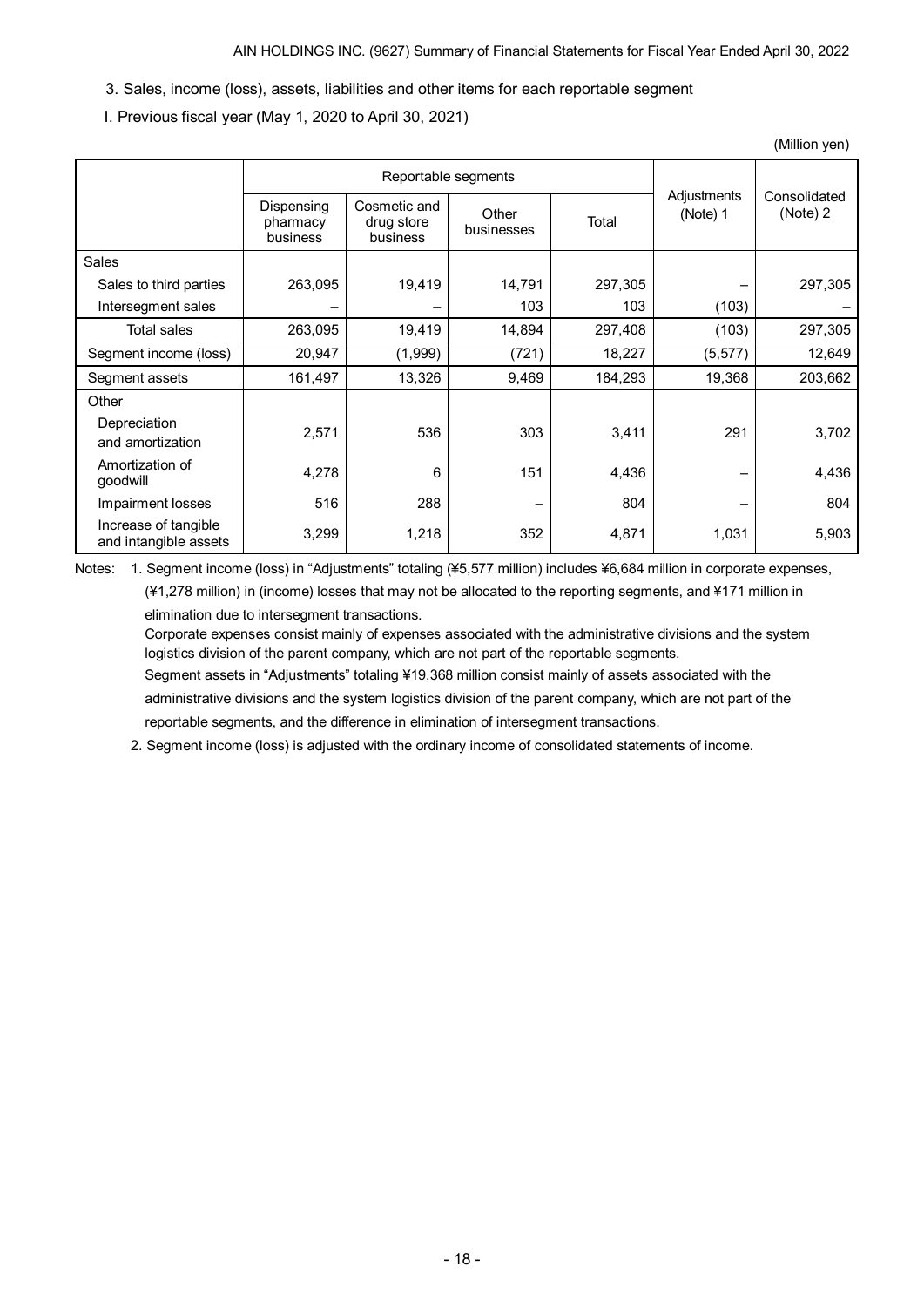(Million yen)

II. Current fiscal year (May 1, 2021 to April 30, 2022)

|                                               |                                    | Reportable segments                    |                     |         |                         |                          |
|-----------------------------------------------|------------------------------------|----------------------------------------|---------------------|---------|-------------------------|--------------------------|
|                                               | Dispensing<br>pharmacy<br>business | Cosmetic and<br>drug store<br>business | Other<br>businesses | Total   | Adjustments<br>(Note) 1 | Consolidated<br>(Note) 2 |
| <b>Sales</b>                                  |                                    |                                        |                     |         |                         |                          |
| Sales to third parties                        | 283,111                            | 20,558                                 | 12,576              | 316,247 |                         | 316,247                  |
| Intersegment sales                            |                                    |                                        | 100                 | 100     | (100)                   |                          |
| Total sales                                   | 283,111                            | 20,558                                 | 12,677              | 316,347 | (100)                   | 316,247                  |
| Segment income (loss)                         | 25,082                             | (1,764)                                | (146)               | 23,170  | (7, 128)                | 16,041                   |
| Segment assets                                | 166,198                            | 12,810                                 | 9,269               | 188,279 | 24,181                  | 212,461                  |
| Other                                         |                                    |                                        |                     |         |                         |                          |
| Depreciation<br>and amortization              | 2,531                              | 534                                    | 287                 | 3,352   | 517                     | 3,870                    |
| Amortization of<br>qoodwill                   | 3,985                              | 6                                      | 140                 | 4,133   |                         | 4,133                    |
| Impairment losses                             | 1,121                              | 1,021                                  | 127                 | 2,270   | 32                      | 2,302                    |
| Increase of tangible<br>and intangible assets | 6,162                              | 1,028                                  | 435                 | 7,626   | 1,287                   | 8,913                    |

Notes: 1. Segment income (loss) in "Adjustments" totaling (¥7,128 million) includes ¥8,170 million in corporate expenses, (¥1,164 million) in (income) losses that may not be allocated to the reporting segments, and ¥121 million in

elimination due to intersegment transactions.

Corporate expenses consist mainly of expenses associated with the administrative divisions and the system logistics division of the parent company, which are not part of the reportable segments.

Segment assets in "Adjustments" totaling ¥24,181 million consist mainly of assets associated with the administrative divisions and the system logistics division of the parent company, which are not part of the reportable segments, and the difference in elimination of intersegment transactions.

2. Segment income (loss) is adjusted with the ordinary income of consolidated statements of income.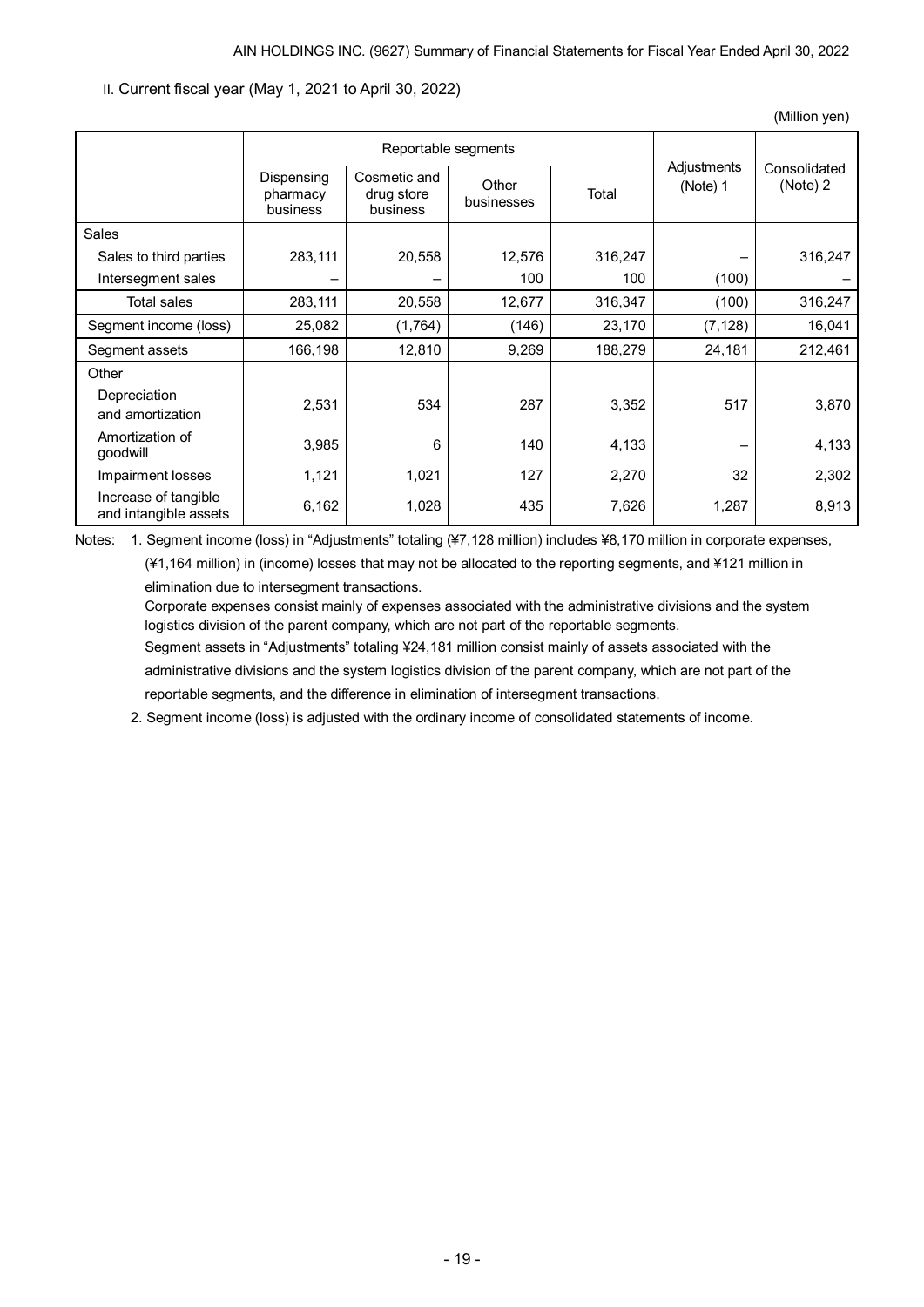### **Related information**

Previous fiscal year (May 1, 2020 to April 30, 2021)

1. Information by product and service

This disclosure has been omitted because the same information is disclosed under Segment Information.

2. Information by region

(1) Net sales

This disclosure has been omitted as the Group's sales to external customers in Japan accounted for more than 90% of sales on the consolidated statement of income.

(2) Property, plant and equipment

This disclosure has been omitted because the Group had no property, plant and equipment located outside Japan at the balance sheet date.

Current fiscal year (May 1, 2021 to April 30, 2022)

1. Information by product and service

This disclosure has been omitted because the same information is disclosed under Segment Information.

2. Information by region

(1) Net sales

This disclosure has been omitted as the Group's sales to external customers in Japan accounted for more than 90% of sales on the consolidated statement of income.

(2) Property, plant and equipment

This disclosure has been omitted because the Group had no property, plant and equipment located outside Japan at the balance sheet date.

## **Information regarding impairment losses of fixed assets for each reported segment**

Previous fiscal year (May 1, 2020 to April 30, 2021)

This disclosure has been omitted because the same information is disclosed under Segment Information.

Current fiscal year (May 1, 2021 to April 30, 2022)

This disclosure has been omitted because the same information is disclosed under Segment Information.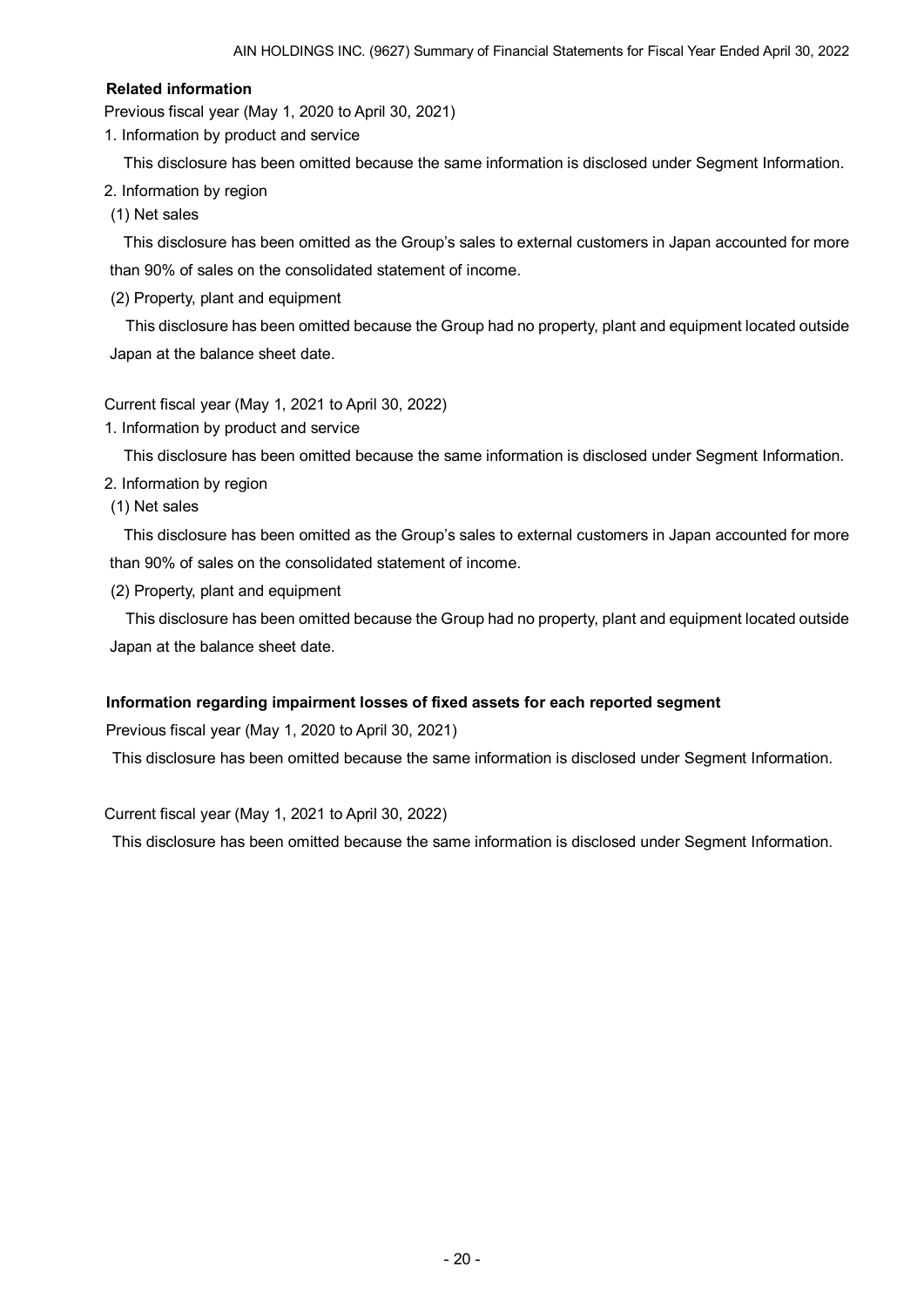## **Information about goodwill amortization amount and year-end balance for each reportable segment**

Previous fiscal year (May 1, 2020 to April 30, 2021)

|                                           |                                    |                                        |                     |                                    | (Million yen) |
|-------------------------------------------|------------------------------------|----------------------------------------|---------------------|------------------------------------|---------------|
|                                           | Dispensing<br>pharmacy<br>business | Cosmetic and<br>drug store<br>business | Other<br>businesses | Corporate /<br><b>Eliminations</b> | Total         |
| Amortization of current fiscal year       | 4.278                              | 6                                      | 151                 |                                    | 4.436         |
| Balance at the end of current fiscal year | 37,821                             | 54                                     | 1.182               |                                    | 39,057        |

Current fiscal year (May 1, 2021 to April 30, 2022)

(Million yen)

|                                           | Dispensing<br>pharmacy<br>business | Cosmetic and<br>drug store<br>business | Other<br>businesses | Corporate /<br>Eliminations | Total  |
|-------------------------------------------|------------------------------------|----------------------------------------|---------------------|-----------------------------|--------|
| Amortization of current fiscal year       | 3.985                              |                                        | 140                 |                             | 4.133  |
| Balance at the end of current fiscal year | 35,263                             | 47                                     | 1.041               |                             | 36,352 |

### **Information about gains on bargain purchase for each reported segment**

Previous fiscal year (May 1, 2020 to April 30, 2021)

There are no applicable matters to be reported.

Current fiscal year (May 1, 2021 to April 30, 2022)

There are no applicable matters to be reported.

#### <span id="page-22-0"></span>**(Per-share information)**

|                      | Previous fiscal year<br>(May 1, 2020 to April 30, 2021) | Current fiscal year<br>(May 1, 2021 to April 30, 2022) |
|----------------------|---------------------------------------------------------|--------------------------------------------------------|
| Net assets per share | 3,267.49 yen                                            | 3,385.51 yen                                           |
| Earnings per share   | 189.04 yen                                              | 201.47 ven l                                           |

Notes: 1. Diluted earnings per share is not mentioned since dilutive shares do not exist. 2. The basis of calculation of net assets per share and earnings per share is as follows.

| Z. The basis of calculation of het assets per share and earlings per share is as follows.      |                                                         |                                                        |  |
|------------------------------------------------------------------------------------------------|---------------------------------------------------------|--------------------------------------------------------|--|
|                                                                                                | Previous fiscal year<br>(May 1, 2020 to April 30, 2021) | Current fiscal year<br>(May 1, 2021 to April 30, 2022) |  |
| Profit attributable to owners of parent<br>(million yen)                                       | 6,697                                                   | 7,092                                                  |  |
| Amount not attributable to ordinary<br>shareholders (million yen)                              |                                                         |                                                        |  |
| Net income attributable to owners of the<br>parent pertaining to common stock<br>(million yen) | 6,697                                                   | 7,092                                                  |  |
| Average number of shares outstanding<br>(shares)                                               | 35,427,408                                              | 35,202,302                                             |  |

## <span id="page-22-1"></span>**(Material subsequent events)**

(Business combination through acquisition)

At a meeting of the Board of Directors on May 9, 2022, the Company approved the acquisition of shares in Pharmacy Holdings Co. Ltd. (head office: Fukuyama City, Hiroshima Prefecture), making it a subsidiary. The shares were acquired on May 23, 2022.

(1) Overview of business combination